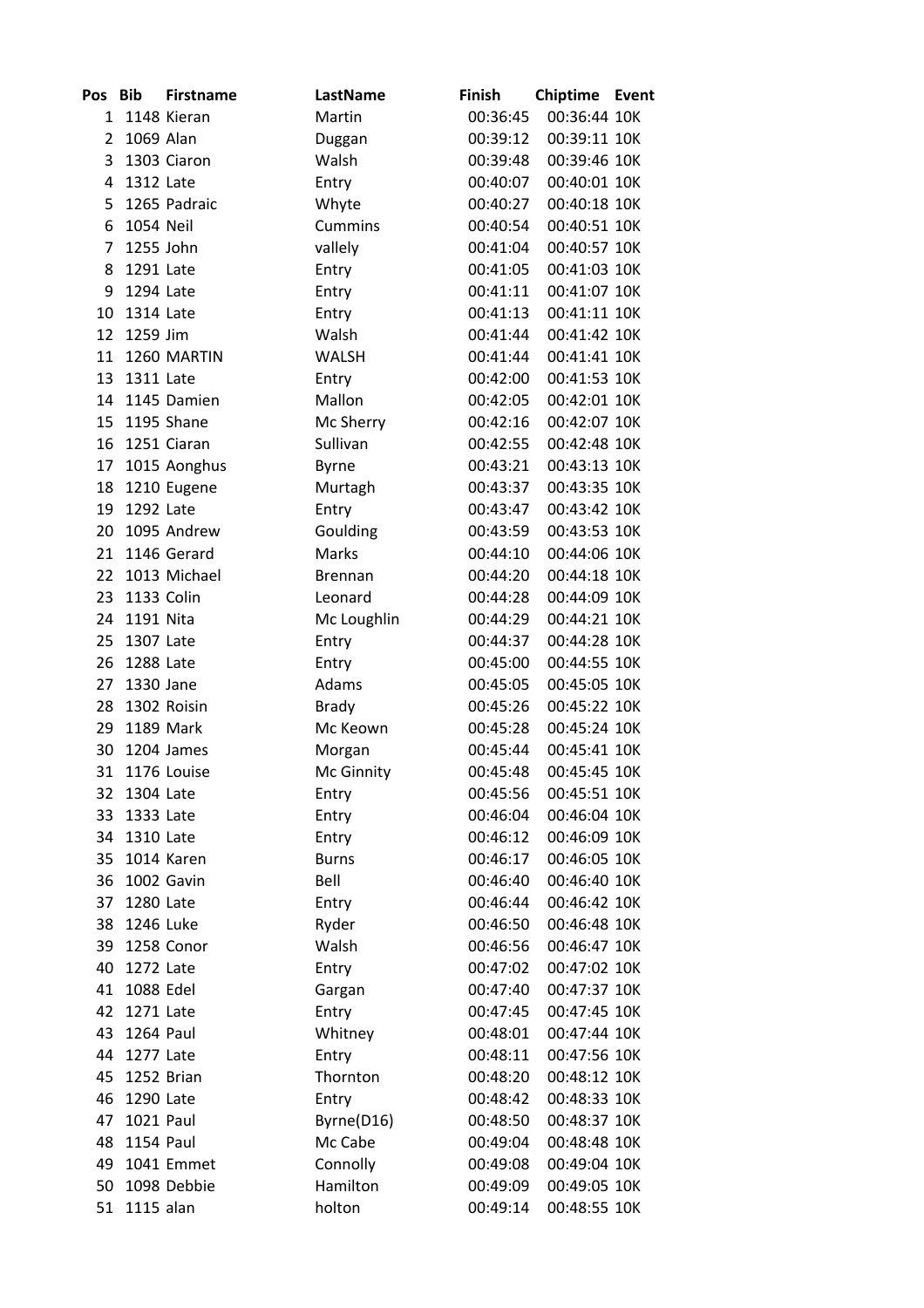| 52  | 1188 Micheál    | Mc Keown       | 00:49:17 | 00:49:02 10K |
|-----|-----------------|----------------|----------|--------------|
| 53  | 1045 Alan       | Corcoran       | 00:49:19 | 00:49:03 10K |
| 54  | 1040 Paul       | Connolly       | 00:49:23 | 00:49:16 10K |
| 55  | 1178 Muireann   | Mc Ginty       | 00:49:26 | 00:49:17 10K |
| 56  | 1211 James      | <b>Neasy</b>   | 00:49:36 | 00:49:25 10K |
| 57  | 1093 Frances    | Gordon         | 00:49:38 | 00:49:35 10K |
| 58  | 1299 Late       | Entry          | 00:49:39 | 00:49:23 10K |
| 59  | 1039 Paul       | Conneely       | 00:49:40 | 00:49:25 10K |
| 60  | 1169 shane      | Mc Donnell     | 00:49:44 | 00:49:35 10K |
| 61  | 1293 Late       | Entry          | 00:49:50 | 00:49:32 10K |
| 62  | 1318 Late       | Entry          | 00:49:51 | 00:49:34 10K |
| 63  | 1297 Late       | Entry          | 00:49:52 | 00:49:45 10K |
| 64  | 1213 Elizbeth   | Nixon          | 00:50:06 | 00:49:56 10K |
| 65  | 1217 Danny      | O' Brien       | 00:50:10 | 00:50:05 10K |
| 66  | 1068 Aidan      | Duffy          | 00:50:12 | 00:49:55 10K |
| 67  | 1028 Karina     | Carroll        | 00:50:22 | 00:50:13 10K |
| 68  | 1198 Tracey     | Montgomery     | 00:50:24 | 00:50:11 10K |
| 69  | 1066 Caroline   | Donnelly       | 00:50:28 | 00:50:09 10K |
| 70  | 1279 Late       | Entry          | 00:50:34 | 00:50:28 10K |
| 71  | 1334 Late       | Entry          | 00:50:36 | 00:50:29 10K |
| 72  | 1319 Late       | Entry          | 00:50:45 | 00:50:31 10K |
| 75  | 1275 Late       | Entry          | 00:50:46 | 00:50:37 10K |
| 74  | 1276 Late       | Entry          | 00:50:46 | 00:50:36 10K |
| 73  | 1004 Enda       | <b>Bergin</b>  | 00:50:46 | 00:50:34 10K |
| 76  | 1110 Pauric     | <b>Higgins</b> | 00:50:59 | 00:50:46 10K |
| 77  | 1083 Jennifer   | Fuller         | 00:51:13 | 00:51:08 10K |
| 78  | 1175 Ciaran     | Mc Geough      | 00:51:14 | 00:50:47 10K |
| 79  | 1326 Late       | Entry          | 00:51:17 | 00:51:15 10K |
| 80  | 1160 Siobhan    | Mc Clelland    | 00:51:18 | 00:51:13 10K |
| 81  | 1099 seamus     | hanratty       | 00:51:21 | 00:51:21 10K |
| 82  | 1194 Michael    | Mc Shane       | 00:51:24 | 00:51:08 10K |
| 83  | 1168 Orla       | Mc Donnell     | 00:51:29 | 00:51:21 10K |
| 84  | 1134 John       | Levins         | 00:51:39 | 00:51:20 10K |
| 85  | 1025 Niall      | Callan         | 00:51:41 | 00:51:29 10K |
| 86  | 1036 Gordon     | Collins        | 00:51:50 | 00:51:32 10K |
| 87  | 1125 david      | kelly          | 00:51:53 | 00:51:53 10K |
| 88  | 1305 Late       | Entry          | 00:51:54 | 00:51:42 10K |
| 90  | 1306 Late       | Entry          | 00:51:54 | 00:51:42 10K |
| 89  | 1315 Late       | Entry          | 00:51:54 | 00:51:40 10K |
| 91  | 1077 Brian      | Fennelly       | 00:51:54 | 00:51:36 10K |
| 92  | 1180 Garret     | Mc Goldrick    | 00:52:07 | 00:51:44 10K |
| 93  | 1209 Ronan      | Murray         | 00:52:24 | 00:52:10 10K |
| 94  | 1229 paul       | o loughlin     | 00:52:25 | 00:52:25 10K |
| 95  | 1331 Late       | Entry          | 00:52:26 | 00:52:26 10K |
| 96  | 1087 Aidan      | Gallagher      | 00:52:33 | 00:52:23 10K |
| 97  | 1227 Carol-anne | O' Hanlon      | 00:52:39 | 00:52:30 10K |
| 98  | 1092 Caroline   | Gibbons        | 00:52:53 | 00:52:44 10K |
| 99  | 1283 Late       | Entry          | 00:52:59 | 00:52:55 10K |
| 100 | 1313 Late       | Entry          | 00:53:02 | 00:52:47 10K |
| 101 | 1026 Cathy      | Callan         | 00:53:03 | 00:52:58 10K |
| 102 | 1114 Brian      | Holton         | 00:53:15 | 00:52:59 10K |
| 103 | 1037 Robert     | Colmey         | 00:53:17 | 00:53:04 10K |
|     |                 |                |          |              |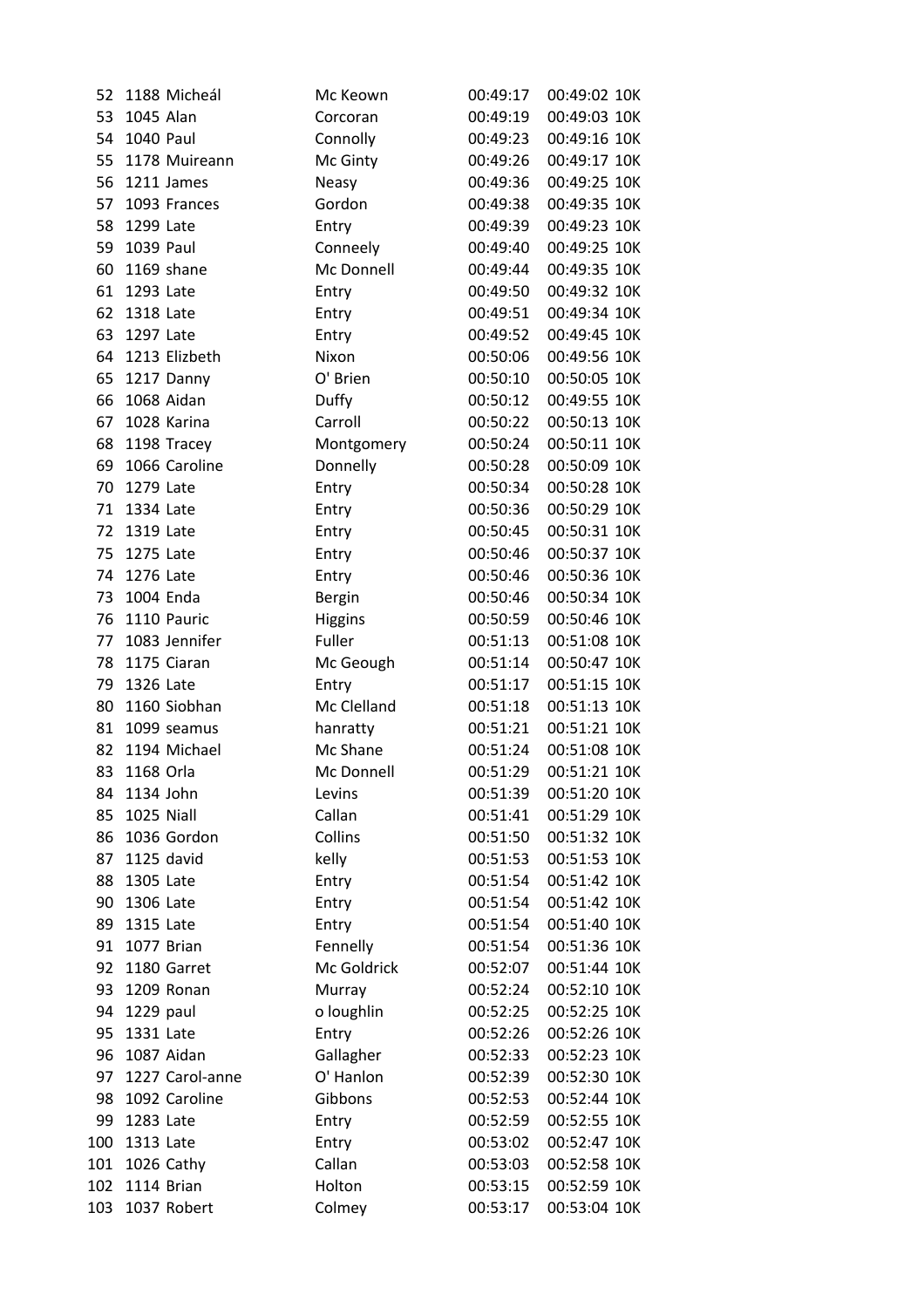| 104 | 1164 Barry     | Mc Cullough      | 00:53:19             | 00:53:05 10K |
|-----|----------------|------------------|----------------------|--------------|
| 105 | 1076 kerri     | Fee              | 00:53:24             | 00:53:14 10K |
| 106 | 1055 tracy     | cunningham       | 00:53:25             | 00:53:17 10K |
| 107 | 1057 Aisling   | Daly             | 00:53:26             | 00:53:16 10K |
| 108 | 1155 Ann       | Mc Caffery       | 00:53:36             | 00:53:25 10K |
| 109 | 1286 Late      | Entry            | 00:53:41             | 00:53:24 10K |
| 110 | 1143 Katie     | Malcolm          | 00:53:42             | 00:53:31 10K |
| 111 | 1012 Sarah     | <b>Brady</b>     | 00:53:43             | 00:53:35 10K |
| 112 | 1038 Kevin     | Conneely         | 00:53:49             | 00:53:32 10K |
| 113 | 1316 Late      | Entry            | 00:54:03             | 00:53:35 10K |
| 114 | 1230 Liam      | O' Neill         | 00:54:13             | 00:53:52 10K |
| 115 | 1232 Timothy   | O' Regan         | 00:54:15             | 00:53:55 10K |
| 116 | 1325 Late      | Entry            | 00:54:23             | 00:54:11 10K |
| 117 | 1192 Jim       | Mc Namara        | 00:54:38             | 00:54:31 10K |
| 118 | 1296 Late      | Entry            | 00:54:41             | 00:54:25 10K |
| 119 | 1278 Late      | Entry            | 00:54:43             | 00:54:36 10K |
| 120 | 1147 Tricia    | Marron           | 00:54:48             | 00:54:43 10K |
| 121 | 1261 Edel      | Ward             | 00:54:52             | 00:54:32 10K |
| 122 | 1236 deirdre   | peake            | 00:54:53             | 00:54:47 10K |
| 123 | 1074 Jenny     | Fee              | 00:54:55             | 00:54:43 10K |
| 124 | 1248 Jon       | Sibley           | 00:55:08             | 00:55:02 10K |
| 125 | 1119 Keith     | Hyland           | 00:55:11             | 00:54:46 10K |
| 126 | 1273 Late      | Entry            | 00:55:12             | 00:54:57 10K |
| 127 | 1060 Darren    | D'Arcy           | 00:55:14             | 00:55:02 10K |
| 128 | 1131 Nyree     | Landry           | 00:55:14             | 00:55:02 10K |
| 129 | 1263 Katy      | Wheeler          | 00:55:31             | 00:55:07 10K |
| 130 | 1182 Kiera     | Mc Groarty       | 00:55:34             | 00:55:16 10K |
| 132 | 1141 Jennifer  | Mahon            | 00:55:35             | 00:55:20 10K |
| 131 | 1193 Aine      | Mc Parland       | 00:55:35             | 00:55:19 10K |
| 133 | 1142 Judith    | Malcolm          | 00:55:36             | 00:55:25 10K |
| 134 | 1301 Late      |                  |                      | 00:55:21 10K |
|     | 1127 Michael   | Entry<br>Kincaid | 00:55:37<br>00:55:51 | 00:55:28 10K |
| 135 |                |                  |                      |              |
| 137 | 1201 Ronan     | Moran            | 00:55:52             | 00:55:43 10K |
| 136 | 1223 Harry     | O' Connell       | 00:55:52             | 00:55:38 10K |
| 138 | 1245 Greg      | Ryan             | 00:56:07             | 00:55:49 10K |
| 139 | 1285 Late      | Entry            | 00:56:08             | 00:56:02 10K |
| 140 | 1091 Jim       | Geraghty         | 00:56:08             | 00:56:02 10K |
| 141 | 1170 Martina   | Mc Elroy         | 00:56:11             | 00:56:01 10K |
| 142 | 1197 Helen     | Moen             | 00:56:11             | 00:56:01 10K |
| 143 | 1043 elaine    | conway           | 00:56:13             | 00:55:53 10K |
| 144 | 1159 Grainne   | Mc Cavery        | 00:56:19             | 00:56:00 10K |
| 145 | 1089 Enda      | Gartlan          | 00:56:25             | 00:56:01 10K |
| 146 | 1322 Late      | Entry            | 00:56:25             | 00:56:01 10K |
| 147 | 1007 Lorraine  | Boyce            | 00:56:52             | 00:56:44 10K |
| 149 | 1177 Katherine | Mc Ginnity       | 00:56:54             | 00:56:51 10K |
| 148 | 1237 Celine    | Phelan           | 00:56:54             | 00:56:31 10K |
| 150 | 1049 kieran    | crehan           | 00:57:00             | 00:56:55 10K |
| 151 | 1239 Lorraine  | Quinn            | 00:57:01             | 00:56:49 10K |
| 152 | 1101 Chris     | Harding          | 00:57:04             | 00:56:51 10K |
| 153 | 1003 Nicola    | <b>Bellew</b>    | 00:57:05             | 00:56:51 10K |
| 154 | 1052 Claire    | Cullen           | 00:57:08             | 00:57:00 10K |
| 155 | 1051 Edward    | Cullen           | 00:57:09             | 00:57:01 10K |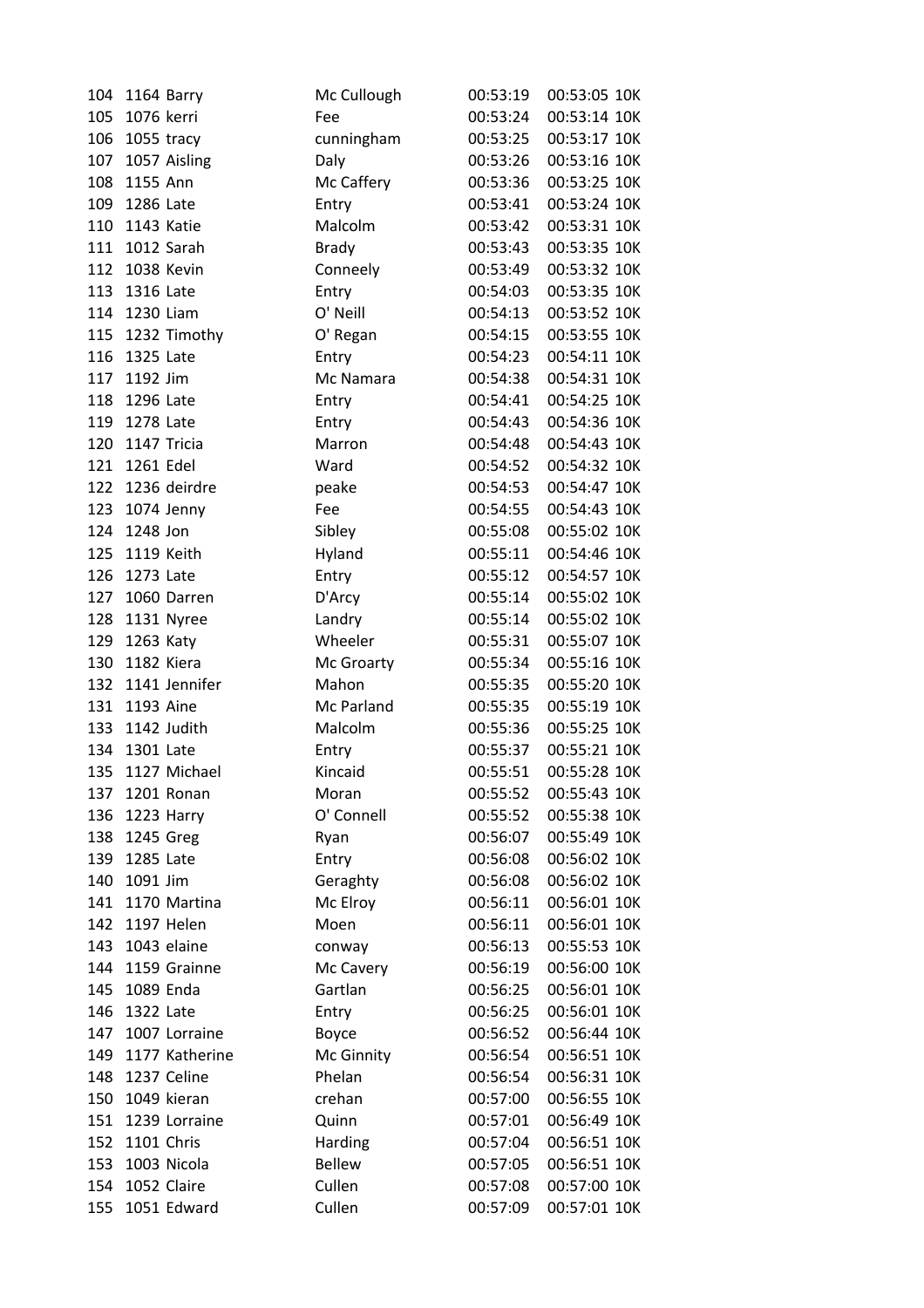| 156 | 1320 Late         | Entry          | 00:57:11 | 00:57:08 10K |
|-----|-------------------|----------------|----------|--------------|
| 157 | 1161 olive        | Mc Cluggage    | 00:57:12 | 00:57:06 10K |
| 158 | 1226 Lou          | O Halloran     | 00:57:18 | 00:57:13 10K |
| 159 | 1270 Late         | Entry          | 00:57:20 | 00:57:16 10K |
| 160 | 1082 Siobhan      | flanagan       | 00:57:27 | 00:57:16 10K |
| 161 | 1063 Carol        | Dixon          | 00:57:33 | 00:57:26 10K |
| 162 | 1243 Brendan      | Ryan           | 00:57:35 | 00:57:12 10K |
| 165 | 1199 Deirdre      | Moore          | 00:57:45 | 00:57:40 10K |
| 164 | 1212 bridin       | nic aogain     | 00:57:45 | 00:57:32 10K |
| 163 | 1225 Niamh        | O' Dwyer       | 00:57:45 | 00:57:22 10K |
| 166 | 1108 John         | Hickie         | 00:57:51 | 00:57:27 10K |
| 167 | 1257 Bronwyn      | walsh          | 00:57:55 | 00:57:41 10K |
| 168 | 1150 Richard      | Mason          | 00:58:03 | 00:57:49 10K |
| 169 | 1181 Declan       | Mc Grath       | 00:58:05 | 00:57:44 10K |
| 171 | 1207 Eoin         | Murphy         | 00:58:19 | 00:58:04 10K |
| 170 | 1113 David        | Hoey           | 00:58:19 | 00:58:01 10K |
| 172 | 1317 Late         | Entry          | 00:58:24 | 00:58:21 10K |
| 173 | 1106 Sinead       | Heery          | 00:58:36 | 00:58:19 10K |
| 174 | 1300 Late         | Entry          | 00:58:38 | 00:58:22 10K |
| 175 | 1203 Meadh        | Morgan         | 00:58:43 | 00:58:39 10K |
| 176 | 1020 Bronagh      | <b>Byrne</b>   | 00:58:43 | 00:58:29 10K |
| 177 | 1034 grainne`     | collins        | 00:58:59 | 00:58:53 10K |
| 178 | 1262 Laura        | Watters        | 00:59:00 | 00:58:50 10K |
| 179 | 1266 Noelle       | Woods          | 00:59:03 | 00:58:53 10K |
| 180 | 1042 roma         | convery        | 00:59:04 | 00:58:47 10K |
| 181 | 1186 Niamh        | Mc Ivor        | 00:59:08 | 00:59:04 10K |
| 182 | 1269 Late         | Entry          | 00:59:10 | 00:58:59 10K |
| 183 | 1222 Diog         | O' Connell     | 00:59:35 | 00:59:24 10K |
| 184 | 1111 Nicole       | Hill           | 00:59:40 | 00:59:35 10K |
| 185 | 1120 Fiona        | Irwin          | 00:59:44 | 00:59:34 10K |
| 186 | 1235 alan         | parr           | 00:59:47 | 00:59:27 10K |
| 187 | 1053 Paul         | Cumiskey       | 00:59:48 | 00:59:23 10K |
| 188 | 1044 Linda        | Cooney         | 01:00:01 | 00:59:46 10K |
| 189 | 1067 nora         | drumm          | 01:00:12 | 00:59:58 10K |
| 190 | 1135 Fiona        | Lindsay        | 01:00:14 | 00:59:56 10K |
| 191 | 1062 Siobhan      | Delaney        | 01:00:15 | 01:00:11 10K |
| 192 | 1256 Kasia        | Walkowiaic     | 01:00:19 | 01:00:11 10K |
| 193 | 1022 Kevin        | Cahalane       | 01:00:28 | 01:00:16 10K |
| 194 | 1174 Roisin       | Mc Geough      | 01:00:35 | 01:00:15 10K |
| 195 | 1274 Late         | Entry          | 01:00:39 | 01:00:27 10K |
| 196 | 1218 Louise       | O' Brien       | 01:00:59 | 01:00:53 10K |
| 197 | 1075 Sarah        | Fee            | 01:01:00 | 01:00:49 10K |
|     |                   |                | 01:01:02 | 01:00:58 10K |
| 198 | 1129 Emer         | Kirk           |          |              |
| 199 | 1332 Late         | Entry          | 01:01:21 | 01:01:18 10K |
| 200 | 1006 Boyana       | Boeva          | 01:01:22 | 01:01:01 10K |
| 201 | <b>1109 Nuala</b> | <b>Higgins</b> | 01:01:35 | 01:01:22 10K |
| 202 | 1065 Karen        | Donnelly       | 01:01:35 | 01:01:21 10K |
| 203 | 1061 Michael      | Deighan        | 01:01:36 | 01:01:32 10K |
| 204 | 1295 Late         | Entry          | 01:01:56 | 01:01:39 10K |
| 205 | 1234 Grace        | O Shaughnessy  | 01:02:01 | 01:01:49 10K |
| 206 | 1298 Late         | Entry          | 01:02:28 | 01:02:11 10K |
| 207 | 1287 Late         | Entry          | 01:02:33 | 01:02:27 10K |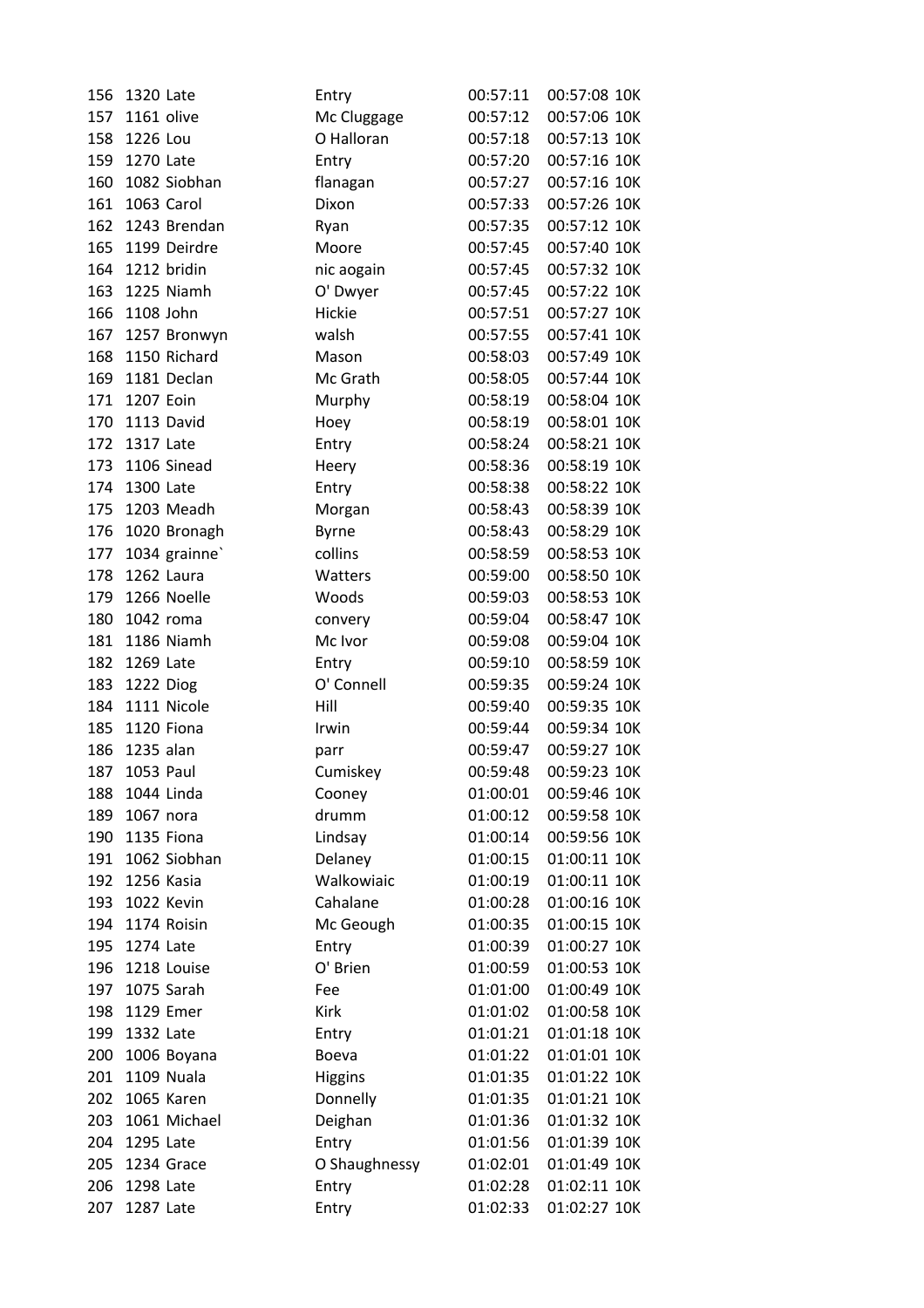| 208 | 1219 Sean        | O' Brien     | 01:02:37 | 01:02:31 10K |
|-----|------------------|--------------|----------|--------------|
| 209 | 1289 Late        | Entry        | 01:03:02 | 01:02:55 10K |
| 210 | 1165 Una         | Mc Dermott   | 01:03:09 | 01:03:00 10K |
| 211 | 1005 Aoife       | Birmingham   | 01:03:29 | 01:03:18 10K |
| 212 | 1238 Leslie      | Prendegast   | 01:03:42 | 01:03:38 10K |
| 213 | 1107 Jonathan    | Henderson    | 01:03:43 | 01:03:21 10K |
| 214 | 1173 Helen       | Mc Gaughey   | 01:03:45 | 01:03:27 10K |
| 215 | 1009 Caroline    | <b>Boyle</b> | 01:03:48 | 01:03:48 10K |
| 216 | 1157 Judith      | Mc Cann      | 01:03:52 | 01:03:39 10K |
| 217 | 1126 Patrick     | Kiernan      | 01:03:53 | 01:03:33 10K |
| 218 | 1284 Late        | Entry        | 01:04:15 | 01:03:57 10K |
| 219 | 1116 Shane       | Horrigan     | 01:04:16 | 01:03:58 10K |
| 220 | 1247 noreen      | sheehan      | 01:04:57 | 01:04:54 10K |
| 221 | 1090 Caroline    | Garvan       | 01:05:16 | 01:05:04 10K |
| 222 | 1321 Late        | Entry        | 01:05:26 | 01:05:23 10K |
| 223 | 1268 Claire      | Wright       | 01:05:51 | 01:05:42 10K |
| 224 | 1231 Dara        | O' Neill     | 01:05:58 | 01:05:44 10K |
| 225 | 1121 rowena      | keane        | 01:05:58 | 01:05:44 10K |
| 226 | 1059 Patricia    | Darby        | 01:05:59 | 01:05:53 10K |
| 227 | 1144 Laura       | Mallaghan    | 01:06:19 | 01:06:09 10K |
| 228 | 1097 Emma        | Halpenny     | 01:07:30 | 01:07:22 10K |
| 229 | 1185 Michael     | Mc Hugh      | 01:07:30 | 01:07:22 10K |
| 230 | 1096 denise      | hall         | 01:07:36 | 01:07:28 10K |
| 231 | 1118 Erin        | Hunter       | 01:08:37 | 01:08:16 10K |
| 232 | 1102 Roanna      | Harding      | 01:08:53 | 01:08:47 10K |
| 233 | 1221 Fergus      | O' Callaghan | 01:09:14 | 01:09:02 10K |
| 234 | 1132 linda       | ledwith      | 01:09:16 | 01:08:59 10K |
| 235 | 1240 elaine      | reilly       | 01:09:17 | 01:09:01 10K |
| 236 | 1187 Bronagh     | Mc Kenna     | 01:09:52 | 01:09:33 10K |
| 237 | 1153 Denise      | Mc Cabe      | 01:10:05 | 01:09:56 10K |
| 239 | 1224 Marie       | O' Connor    | 01:10:09 | 01:09:59 10K |
| 238 | 1327 Late        | Entry        | 01:10:09 | 01:09:54 10K |
| 240 | <b>1140 Aine</b> | Mac Nally    | 01:10:23 | 01:10:21 10K |
| 241 | 1071 Catherine   | English      | 01:11:05 | 01:10:55 10K |
| 242 | 1241 Conor       | Roden        | 01:11:50 | 01:11:45 10K |
| 243 | 1017 Joanne      | Byrne        | 01:12:57 | 01:12:47 10K |
| 244 | 1056 Leza        | Cushnan      | 01:12:59 | 01:12:51 10K |
| 245 | 1282 Late        | Entry        | 01:13:44 | 01:13:36 10K |
| 246 | 1202 Joanne      | Morgan       | 01:14:34 | 01:14:26 10K |
| 247 | 1124 Sandra      | Kelly        | 01:14:48 | 01:14:27 10K |
| 248 | 1130 Jaclyn      | Knowles      | 01:16:39 | 01:16:19 10K |
| 249 | 1047 Dawn        | Crawford     | 01:16:49 | 01:16:24 10K |
|     |                  |              |          |              |
| 250 | 1033 Ciara       | Clifford     | 01:17:06 | 01:16:51 10K |
| 251 | 1138 Sarah       | Lowther      | 01:17:07 | 01:16:55 10K |
| 252 | 1172 Carol       | Mc Evoy      | 01:17:07 | 01:16:54 10K |
| 253 | 1152 Aisling     | Mc Areavey   | 01:18:27 | 01:18:06 10K |
| 254 | 1058 Karen       | Daly         | 01:18:32 | 01:18:29 10K |
| 255 | 1105 Adrian      | Hayes        | 01:18:42 | 01:18:26 10K |
| 256 | 1103 Dee         | Harvey       | 01:19:02 | 01:18:38 10K |
| 257 | 1085 Amanda-Jane | Gainford     | 01:20:56 | 01:20:35 10K |
| 258 | 1048 Leanne      | Creaney      | 01:21:19 | 01:21:00 10K |
| 259 | 1084 Tina        | fullerton    | 01:21:20 | 01:21:01 10K |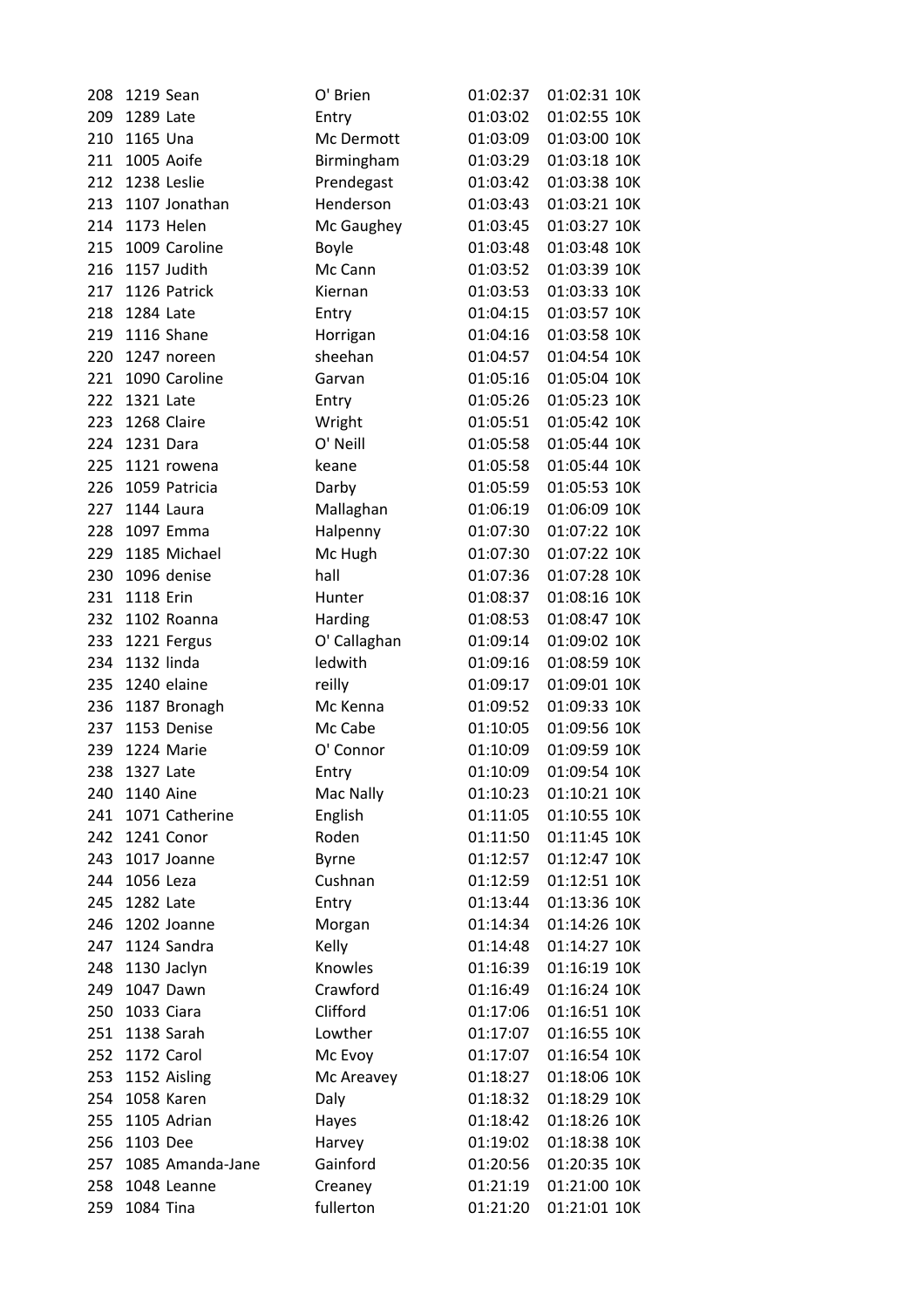| 260            | 1328 Late |                 | Entry          | 01:29:02 | 01:28:40 10K  |  |
|----------------|-----------|-----------------|----------------|----------|---------------|--|
| 261            | 1329 Late |                 | Entry          | 01:29:09 | 01:28:48 10K  |  |
| 263            |           | 1070 DEIRDRE    | <b>DUIGNAN</b> | 01:32:57 | 01:32:50 10K  |  |
| 262            | 1308 Late |                 | Entry          | 01:32:57 | 01:32:35 10K  |  |
| 264            |           | 1250 caroline   | stanyer        | 01:34:22 | 01:34:00 10K  |  |
| 265            |           | 1019 Mary       | Byrne          | 01:34:54 | 01:49:26 10K  |  |
| 266            |           | 1215 Antoinette | Norton         | 01:34:56 | 01:49:29 10K  |  |
| 267            |           | 1190 Eamonn     | Mc Kevitt      | 01:34:57 | 01:49:29 10K  |  |
| 269            |           | 1035 seamus     | collins        | 01:49:46 | 01:49:38 10K  |  |
| 268            | 1309 Late |                 | Entry          | 01:49:46 | 01:49:25 10K  |  |
| 270            | 1324 Late |                 | Entry          | 01:54:00 | 01:53:59 10K  |  |
| 271            | 1323 Late |                 | Entry          | 01:54:00 | 01:53:59 10K  |  |
|                |           |                 |                |          |               |  |
| 1              |           | 187 David       | Graham         | 01:13:29 | 01:13:28 Half |  |
| $\overline{2}$ |           | 15 David        | <b>Brady</b>   | 01:15:53 | 01:15:52 Half |  |
| 3              |           | 72 John         | Courell        | 01:16:27 | 01:16:24 Half |  |
| 4              |           | 221 Hugh        | Hunt           | 01:17:05 | 01:17:04 Half |  |
| 5              |           | 484 Alan        | Ritchie        | 01:17:46 | 01:17:44 Half |  |
| 6              |           | 193 nigel       | grier          | 01:18:42 | 01:18:41 Half |  |
| 7              |           | 621 Late        | Entry          | 01:19:00 | 01:19:00 Half |  |
| 8              |           | 592 Late        | Entry          | 01:19:02 | 01:19:01 Half |  |
| 9              |           | 574 Late        | Entry          | 01:20:35 | 01:20:35 Half |  |
| 10             |           | 582 Late        | Entry          | 01:21:45 | 01:21:43 Half |  |
| 11             |           | 6 Andrew        | <b>Bates</b>   | 01:21:55 | 01:21:53 Half |  |
| 12             |           | 372 John        | Mc Menamin     | 01:21:57 | 01:21:41 Half |  |
| 13             |           | 324 Barry       | Mc Carroll     | 01:22:03 | 01:21:57 Half |  |
| 14             |           | 491 Pearse      | Ryan           | 01:22:07 | 01:22:02 Half |  |
| 15             |           | 558 Late        | Entry          | 01:22:33 | 01:22:23 Half |  |
| 16             |           | 508 David       | Somerville     | 01:22:44 | 01:22:44 Half |  |
| 17             |           | 316 sean        | Mc Cabe        | 01:23:27 | 01:23:24 Half |  |
| 18             |           | 611 Late        | Entry          | 01:24:22 | 01:24:00 Half |  |
| 19             |           | 400 Niall       | Mooney         | 01:24:27 | 01:24:10 Half |  |
| 20             |           | 25 camron       | burns          | 01:24:28 | 01:24:26 Half |  |
| 21             |           | 474 Conor       | Quinn          | 01:24:41 | 01:24:27 Half |  |
| 22             |           | 58 Kevin        | Coghlan        | 01:24:51 | 01:24:32 Half |  |
| 23             |           | 296 Gerard      | Mac Namara     | 01:25:01 | 01:24:59 Half |  |
| 24             | 464 Pat   |                 | Ohare          | 01:25:07 | 01:24:57 Half |  |
| 25             |           | 437 Noel        | O' Connell     | 01:25:19 | 01:25:02 Half |  |
| 26             |           | 60 Cormac       | Coleman        | 01:25:31 | 01:25:25 Half |  |
| 27             |           | 3 ryan          | armstrong      | 01:25:39 | 01:25:35 Half |  |
| 28             |           | 306 Tara        | Malone         | 01:26:49 | 01:26:45 Half |  |
| 29             |           | 226 Jonathan    | Irvine         | 01:26:55 | 01:26:43 Half |  |
| 30             |           | 335 Thomas      | Mc Corry       | 01:27:05 | 01:26:52 Half |  |
| 31             |           | 73 martin       | COX            | 01:27:08 | 01:27:04 Half |  |
| 32             |           | 30 martin       | campbell       | 01:27:14 | 01:27:08 Half |  |
| 33             |           | 37 gareth       | cardwell       | 01:27:20 | 01:27:17 Half |  |
| 34             |           | 125 Stephen     | Dunne          | 01:27:36 | 01:27:26 Half |  |
| 35             |           | 547 Alex        | Wong           | 01:27:41 | 01:27:34 Half |  |
| 36             |           | 199 Ross        | Halpin         | 01:27:45 | 01:27:17 Half |  |
| 37             | 441 lan   |                 | O gorman       | 01:27:47 | 01:27:41 Half |  |
| 38             |           | 377 Andrew      | Mc Namara      | 01:28:04 | 01:28:03 Half |  |
| 39             |           | 405 Niall       | Morris         | 01:28:14 | 01:27:34 Half |  |
|                |           |                 |                |          |               |  |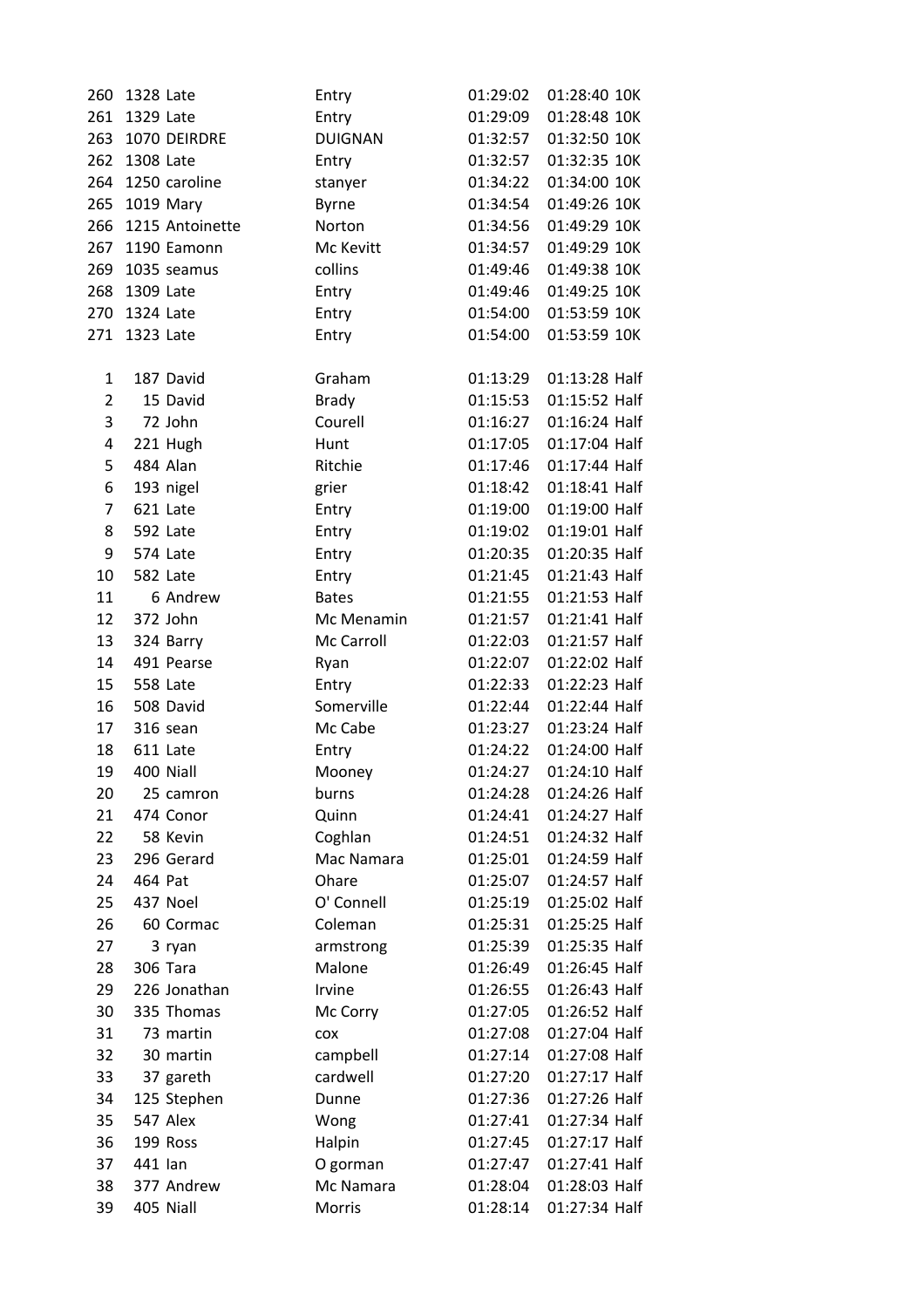| 40 |         | 149 Chris    | Fleming          | 01:28:41 | 01:28:39 Half |
|----|---------|--------------|------------------|----------|---------------|
| 41 |         | 129 Declan   | Egan             | 01:29:00 | 01:28:57 Half |
| 42 |         | 61 Sarah     | Colgan           | 01:29:08 | 01:28:28 Half |
| 43 |         | 374 Thomas   | Mc Millan        | 01:29:10 | 01:29:07 Half |
| 44 |         | 455 Paul     | O' Rourke        | 01:29:15 | 01:29:03 Half |
| 45 |         | 391 seamus   | mills            | 01:29:21 | 01:29:02 Half |
| 46 |         | 411 Chris    | Mullin           | 01:29:27 | 01:29:19 Half |
| 47 |         | 216 Peter    | Holland          | 01:29:29 | 01:29:22 Half |
| 48 |         | 495 Kevin    | Scully           | 01:29:41 | 01:29:25 Half |
| 49 | 487 Pat |              | Rocks            | 01:29:45 | 01:29:29 Half |
| 50 |         | 47 Paul      | Casey            | 01:29:47 | 01:29:36 Half |
| 51 |         | 76 Garry     | Cribbin          | 01:30:03 | 01:29:51 Half |
| 52 |         | 218 Alan     | Hughes           | 01:30:03 | 01:29:51 Half |
| 53 |         | 351 paul     | Mc Glynn         | 01:30:24 | 01:30:18 Half |
| 54 |         | 5 Mike       | <b>Barnett</b>   | 01:30:34 | 01:30:25 Half |
| 55 |         | 419 Colm     | Murphy           | 01:30:36 | 01:30:28 Half |
| 56 |         | 467 Conor    | patton           | 01:30:38 | 01:30:22 Half |
| 57 |         | 609 Late     | Entry            | 01:30:42 | 01:30:02 Half |
| 58 |         | 311 John     | Mc Aleavey       | 01:30:43 | 01:30:35 Half |
| 59 |         | 44 shane     | carroll          | 01:30:43 | 01:30:30 Half |
| 60 |         | 164 john     | garvey           | 01:30:45 | 01:30:33 Half |
| 61 |         | 439 Darren   | O Connor         | 01:30:50 | 01:30:22 Half |
| 62 |         | 246 Shane    | Keenan           | 01:30:58 | 01:30:47 Half |
| 63 |         | 485 Colin    | Robinson         | 01:31:09 | 01:31:01 Half |
| 64 |         | 254 Diarmuid | Kelly            | 01:31:16 | 01:31:09 Half |
| 65 |         | 520 Colin    | Teevan           | 01:31:17 | 01:31:09 Half |
| 66 |         | 98 Jonathan  | Dewart           | 01:31:21 | 01:30:44 Half |
| 67 |         | 613 Late     | Entry            | 01:31:40 | 01:31:28 Half |
| 68 |         | 605 Late     | Entry            | 01:31:40 | 01:31:32 Half |
| 69 |         | 543 Janice   | White            | 01:32:00 | 01:31:43 Half |
| 70 |         | 591 Sharon   | Trainor          | 01:32:11 | 01:31:52 Half |
| 71 |         | 579 Late     | Entry            | 01:32:13 | 01:31:41 Half |
| 72 |         | 133 James    | Eustace          | 01:32:18 | 01:31:48 Half |
| 73 |         | 567 Late     | Entry            | 01:32:18 | 01:32:14 Half |
| 74 |         | 45 Michael   | Carroll          | 01:32:20 | 01:32:15 Half |
| 75 |         | 580 Late     | Entry            | 01:32:21 | 01:32:16 Half |
| 76 |         | 272 brian    | kirwan           | 01:32:27 | 01:32:18 Half |
| 77 |         | 204 John     | Hanratty         | 01:32:27 | 01:32:18 Half |
| 78 |         | 291 John     | Mac Aulay        | 01:32:34 | 01:32:26 Half |
| 79 |         | 488 Jarlath  | Rodgers          | 01:32:37 | 01:32:23 Half |
| 80 |         | 388 Jolene   | Mellon           | 01:32:38 | 01:32:33 Half |
| 81 |         | 154 Nathan   | Fogarty          | 01:32:43 | 01:30:41 Half |
| 82 |         | 278 Andy     | Leathem          | 01:32:59 | 01:32:42 Half |
| 83 |         | 77 Mort      | Cronin           | 01:33:02 | 01:32:49 Half |
| 84 |         | 355 Neville  | Mc Groarty       | 01:33:09 | 01:33:00 Half |
| 85 |         | 143 Trevor   | Fennell          | 01:33:20 | 01:33:15 Half |
| 86 |         | 97 kevin     | devlin           | 01:33:29 | 01:33:04 Half |
| 87 |         | 510 EILEEN   | <b>STEVENSON</b> | 01:33:32 | 01:33:15 Half |
| 88 |         | 28 Michelle  | <b>Byrne</b>     | 01:33:46 | 01:33:42 Half |
| 89 |         | 572 Late     | Entry            | 01:33:53 | 01:33:46 Half |
| 90 |         | 284 Peter    | Linden           | 01:33:58 | 01:33:24 Half |
| 91 |         | 132 Mark     | English          | 01:34:04 | 01:33:56 Half |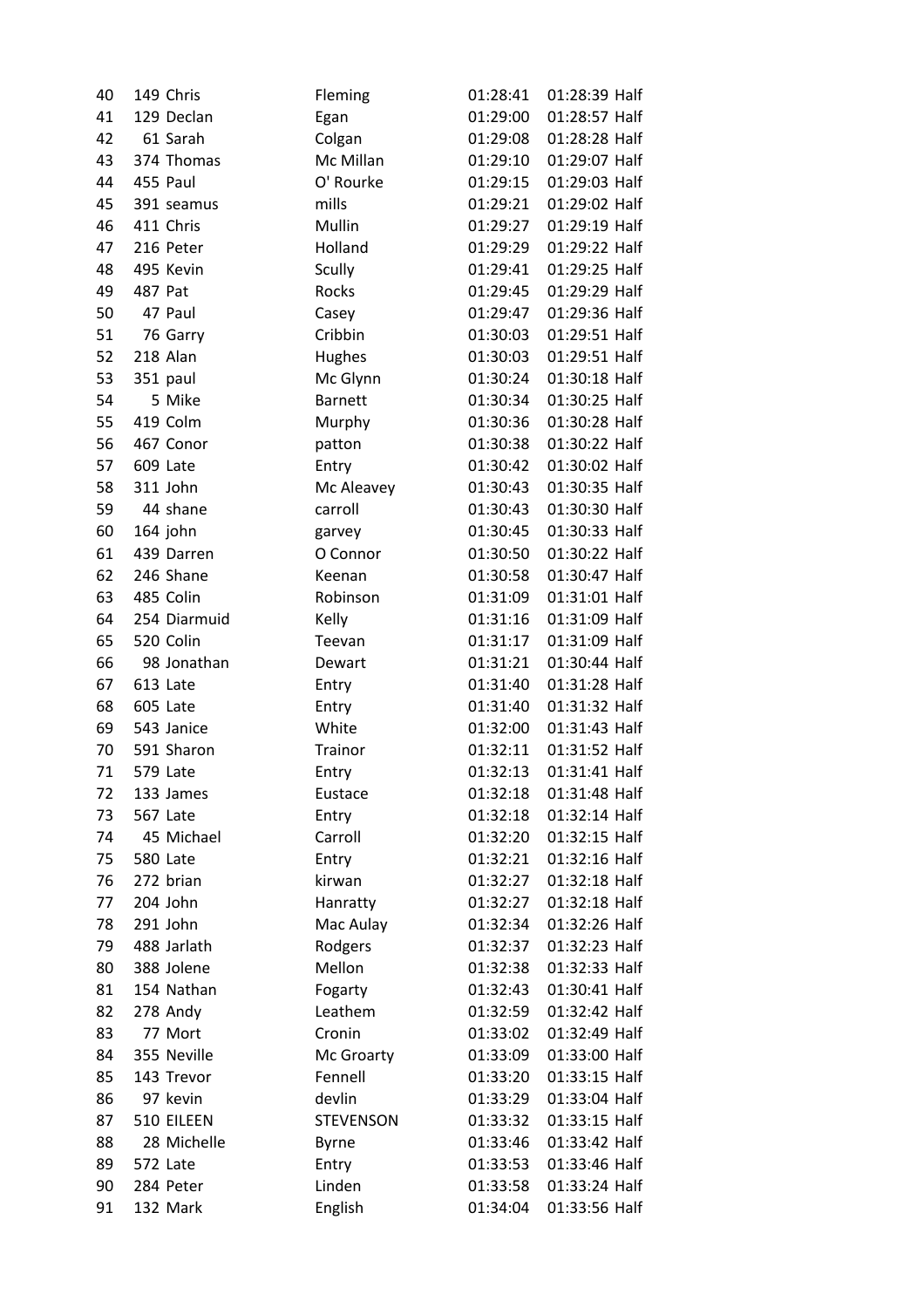| 92  |          | 448 James     | O' Neill       | 01:34:10 | 01:33:58 Half |  |
|-----|----------|---------------|----------------|----------|---------------|--|
| 93  |          | 328 Rioghan   | Mc Clean       | 01:34:35 | 01:34:09 Half |  |
| 94  |          | 91 jose       | de carvalho    | 01:34:37 | 01:33:55 Half |  |
| 95  |          | 235 Deirdre   | Johnston       | 01:34:45 | 01:34:42 Half |  |
| 96  |          | 191 stephen   | gregg          | 01:34:49 | 01:34:13 Half |  |
| 97  |          | 526 anthony   | tougher        | 01:34:50 | 01:34:15 Half |  |
| 98  |          | 261 Frank     | Kieran         | 01:34:55 | 01:34:29 Half |  |
| 99  |          | 179 Paul      | Gilsenan       | 01:35:00 | 01:34:29 Half |  |
| 100 |          | 329 Stephen   | Mc Clelland    | 01:35:09 | 01:34:59 Half |  |
| 101 |          | 545 george    | wilson         | 01:35:10 | 01:34:38 Half |  |
| 102 |          | 323 Liam      | Mc Carren      | 01:35:13 | 01:34:49 Half |  |
| 103 |          | 32 Stephanie  | Campbell       | 01:35:18 | 01:35:03 Half |  |
| 104 |          | 100 jeremy    | dobson         | 01:35:24 | 01:35:00 Half |  |
| 105 |          | 289 kevin     | lynch          | 01:35:26 | 01:34:51 Half |  |
| 106 |          | 482 Roger     | Rice           | 01:35:32 | 01:34:58 Half |  |
| 107 |          | 403 gerald    | morgan         | 01:35:33 | 01:34:56 Half |  |
| 108 |          | 568 Late      | Entry          | 01:35:39 | 01:35:34 Half |  |
| 109 |          | 290 Jonathan  | Lyons          | 01:35:42 | 01:35:31 Half |  |
| 110 |          | 82 Colm       | cunningham     | 01:35:53 | 01:35:52 Half |  |
| 111 |          | 493 Oscar     | Sanchez        | 01:36:05 | 01:35:56 Half |  |
| 112 | 386 Ralf |               | Meier          | 01:36:16 | 01:35:43 Half |  |
| 113 |          | 453 Tommy     | O' Reilly      | 01:36:28 | 01:35:57 Half |  |
| 114 |          | 604 Late      | Entry          | 01:36:43 | 01:36:39 Half |  |
| 115 |          | 17 Peter      | <b>Brennan</b> | 01:36:50 | 01:36:20 Half |  |
| 116 |          | 115 John      | Doyle          | 01:37:05 | 01:36:59 Half |  |
| 117 |          | 1244 Stephen  | Ryan           | 01:37:08 | 01:36:28 Half |  |
| 118 |          | 408 Paul      | Mulholland     | 01:37:10 | 01:36:43 Half |  |
| 119 |          | 139 Edward    | Fearon         | 01:37:17 | 01:36:47 Half |  |
| 120 |          | 88 Gareth     | <b>Davies</b>  | 01:37:21 | 01:37:09 Half |  |
| 121 |          | 33 Gavin      | Campbell       | 01:37:26 | 01:37:18 Half |  |
| 122 |          | 396 Michael   | Monaghan       | 01:37:34 | 01:36:52 Half |  |
| 123 |          | 40 Martin     | Carr           | 01:37:36 | 01:37:34 Half |  |
| 124 |          | 418 John Paul | Murphy         | 01:37:39 | 01:37:05 Half |  |
| 125 |          | 489 Jason     | Russell        | 01:37:44 | 01:37:11 Half |  |
| 126 |          | 89 Tina       | <b>Davies</b>  | 01:37:45 | 01:37:34 Half |  |
| 127 |          | 541 Eoin      | Whelan         | 01:37:49 | 01:37:06 Half |  |
| 128 |          | 424 Jason     | Murray         | 01:37:50 | 01:37:07 Half |  |
| 129 |          | 102 Gavin     | Doherty        | 01:37:54 | 01:37:38 Half |  |
| 130 |          | 438 dwyer     | o connor       | 01:37:56 | 01:37:30 Half |  |
| 131 |          | 178 aidan     | gill           | 01:38:22 | 01:38:13 Half |  |
| 132 |          | 57 Barry      | Clifford       | 01:38:22 | 01:38:09 Half |  |
| 133 |          | 522 Barry     | Tiernan        | 01:38:28 | 01:38:26 Half |  |
| 134 |          | 456 kevin     | O' Rourke      | 01:38:29 | 01:38:18 Half |  |
| 135 |          | 161 stephen   | gamble         | 01:38:32 | 01:38:01 Half |  |
| 136 |          | 502 Cillian   | Short          | 01:38:33 | 01:38:28 Half |  |
| 137 |          | 108 Paul      | Doran          | 01:38:34 | 01:38:31 Half |  |
| 138 |          | 337 Eimear    | Mc Cracken     | 01:38:40 | 01:38:27 Half |  |
| 139 |          | 586 Late      | Entry          | 01:38:40 | 01:38:03 Half |  |
| 140 |          | 7 Seán        | Beecher        | 01:38:43 | 01:38:06 Half |  |
| 141 |          | 232 Thomas    | Jennings       | 01:38:48 | 01:38:40 Half |  |
| 142 |          | 583 Late      | Entry          | 01:38:53 | 01:38:31 Half |  |
| 143 |          | 517 richard   | stuart         | 01:38:56 | 01:38:41 Half |  |
|     |          |               |                |          |               |  |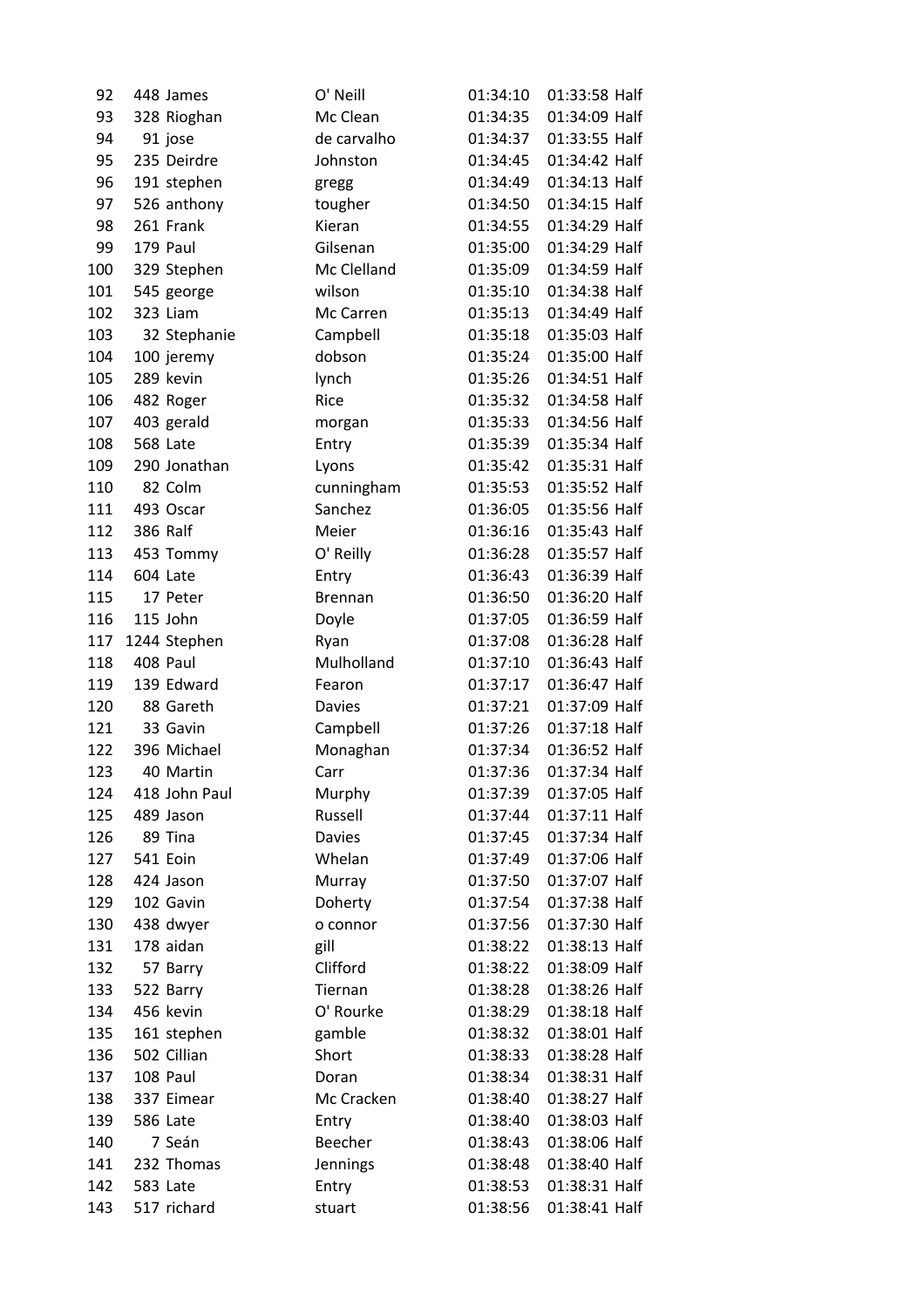| 144 | 365 Darren      | Mc Keown       | 01:38:57 | 01:38:46 Half |
|-----|-----------------|----------------|----------|---------------|
| 145 | 462 thomas      | ohalloran      | 01:38:59 | 01:37:21 Half |
| 146 | 205 Andrew      | Harding        | 01:39:01 | 01:38:54 Half |
| 147 | 177 Daniel      | Gill           | 01:39:19 | 01:39:07 Half |
| 148 | 9 Russell       | Bell           | 01:39:22 | 01:38:38 Half |
| 149 | 538 Seamus      | Ward           | 01:39:22 | 01:39:18 Half |
| 150 | 397 Sinead      | Monahan        | 01:39:23 | 01:39:14 Half |
| 151 | 163 Neil        | Garvey         | 01:39:23 | 01:39:04 Half |
| 152 | 271 johnston    | kirkpatrick    | 01:39:28 | 01:38:52 Half |
| 153 | 608 Late        | Entry          | 01:39:42 | 01:39:28 Half |
| 154 | 546 joseph      | winters        | 01:39:46 | 01:39:35 Half |
| 155 | 433 Patrick     | O Brien        | 01:39:54 | 01:39:28 Half |
| 156 | 135 Sean        | Farquhar       | 01:39:56 | 01:39:31 Half |
| 157 | 318 BARRY       | Mc Cafferty    | 01:40:00 | 01:39:55 Half |
| 158 | 215 Aidan       | Hoey           | 01:40:09 | 01:39:36 Half |
| 159 | 559 Late        | Entry          | 01:40:12 | 01:39:51 Half |
| 160 | 593 Late        | Entry          | 01:40:12 | 01:40:07 Half |
| 161 | 348 Paul        | Mc Geown       | 01:40:12 | 01:39:40 Half |
| 162 | 222 Robert      | Hunt           | 01:40:14 | 01:39:41 Half |
| 163 | 1 Vincent       | Anderson       | 01:40:16 | 01:39:39 Half |
| 164 | 470 Judith      | Poynton        | 01:40:19 | 01:40:17 Half |
| 165 | 440 Seoirse     | O' Dunlaing    | 01:40:24 | 01:40:08 Half |
| 166 | 96 Conor        | Devlin         | 01:40:28 | 01:40:06 Half |
| 167 | 189 Kevin       | gray           | 01:40:30 | 01:40:23 Half |
| 168 | 370 Tommy       | Mc Kinney      | 01:40:31 | 01:39:51 Half |
| 169 | 458 Darragh     | O' Sullivan    | 01:40:35 | 01:39:43 Half |
| 170 | 66 Andrew-David | Conroy         | 01:40:38 | 01:39:06 Half |
| 171 | 315 Rachael     | Mc Bride       | 01:40:44 | 01:40:26 Half |
| 172 | 87 Stephen      | Davey          | 01:40:47 | 01:40:10 Half |
| 173 | 131 Sean        | Elliman        | 01:40:48 | 01:40:40 Half |
| 174 | 428 D           | Nixon          | 01:40:49 | 01:40:30 Half |
| 175 | 22 Jerry        | <b>Buckley</b> | 01:40:54 | 01:40:35 Half |
| 176 | 564 Late        | Entry          | 01:41:03 | 01:40:45 Half |
| 177 | 412 James       | Mulvany        | 01:41:05 | 01:40:26 Half |
| 178 | 194 Peter       | Grimes         | 01:41:22 | 01:41:03 Half |
| 179 | 525 Martin      | Tobin          | 01:41:23 | 01:41:08 Half |
| 180 | 136 Linda       | Farquhar       | 01:41:24 | 01:41:01 Half |
| 181 | 241 Gerard      | Kavanagh       | 01:41:36 | 01:41:19 Half |
| 182 | 333 Laura       | Mc Conville    | 01:41:42 | 01:41:17 Half |
| 183 | 406 Dave        | Morrissey      | 01:41:51 | 01:41:29 Half |
| 184 | 195 Conor       | Grogan         | 01:41:57 | 01:41:44 Half |
| 185 | 398 Trevor      | Montgomery     | 01:42:06 | 01:41:10 Half |
| 186 | 240 John        | Kane           | 01:42:08 | 01:41:46 Half |
| 187 | 219 Joe         | Hughes         | 01:42:11 | 01:42:04 Half |
| 188 | 523 paul        | <b>Tighe</b>   | 01:42:20 | 01:42:11 Half |
| 189 | 596 Late        | Entry          | 01:42:21 | 01:42:02 Half |
| 190 | 99 mark         | dillon         | 01:42:27 | 01:42:20 Half |
| 191 | 314 Jp          | Mc Aree        | 01:42:28 | 01:42:22 Half |
| 192 | 93 John         | Dermody        | 01:42:31 | 01:41:56 Half |
| 193 | 420 Eamon       | Murphy         | 01:42:33 | 01:42:24 Half |
| 194 | 18 James        | Brennan        | 01:42:34 | 01:41:58 Half |
| 195 | 186 Andrew      | Graham         | 01:42:40 | 01:42:38 Half |
|     |                 |                |          |               |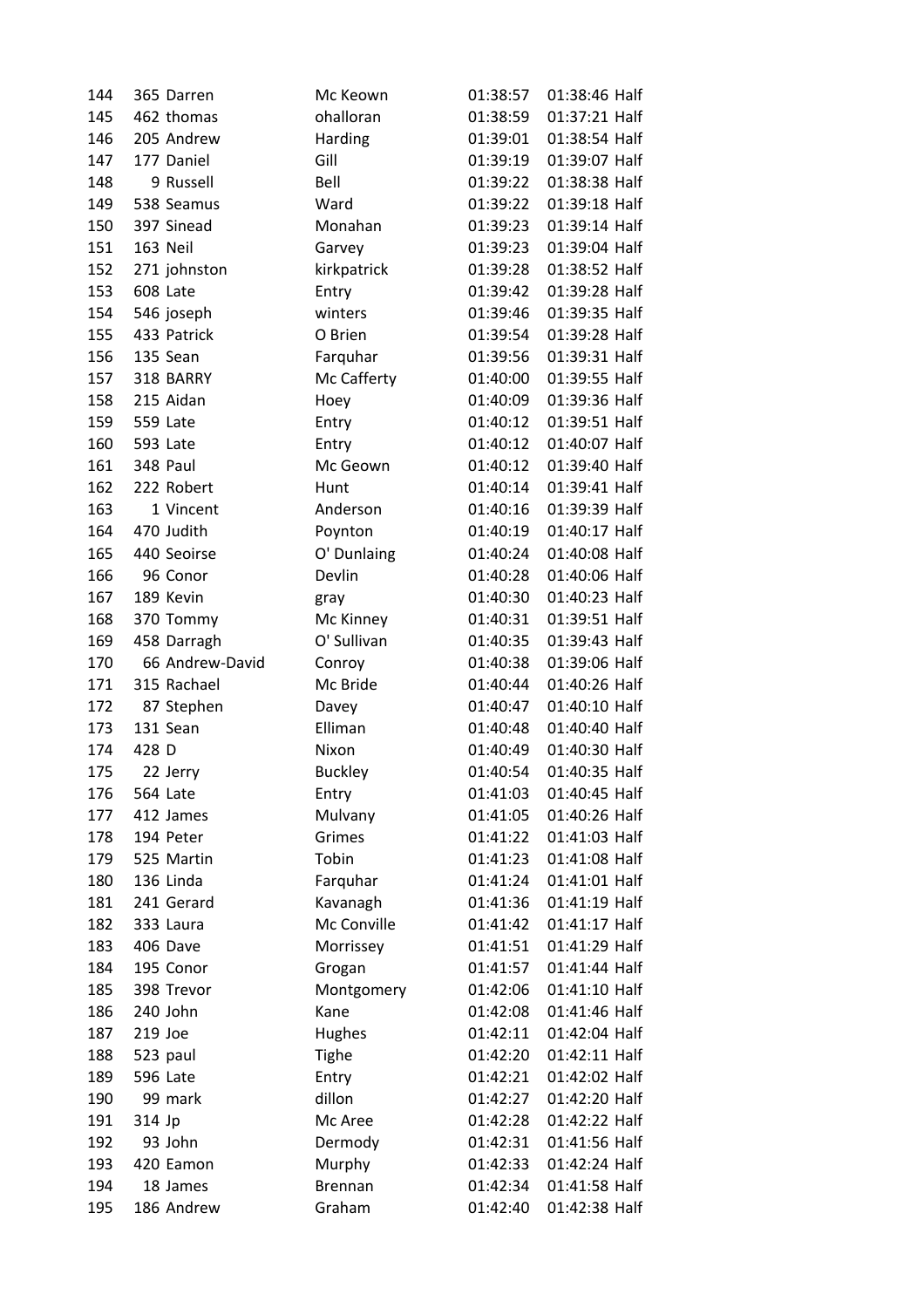| 196 | 617 Late              | Entry         | 01:42:41 | 01:42:33 Half |
|-----|-----------------------|---------------|----------|---------------|
| 197 | 42 Aoife              | Carragher     | 01:42:44 | 01:42:23 Half |
| 198 | 312 Anna              | Mc Ardle      | 01:42:45 | 01:42:20 Half |
| 199 | 94 Aidan              | Desmond       | 01:42:45 | 01:42:10 Half |
| 200 | 443 Roisin            | O' Hare       | 01:42:46 | 01:42:33 Half |
| 201 | 447 martin            | o neil        | 01:42:54 | 01:42:37 Half |
| 202 | 11 Aidan              | <b>Black</b>  | 01:42:57 | 01:42:26 Half |
| 203 | 394 emma              | moley         | 01:42:58 | 01:42:45 Half |
| 204 | 607 Late              | Entry         | 01:42:58 | 01:42:50 Half |
| 205 | 162 David             | Garey         | 01:43:01 | 01:42:46 Half |
| 206 | 612 Late              | Entry         | 01:43:08 | 01:35:16 Half |
| 207 | 192 Brendan           | Grew          | 01:43:11 | 01:42:24 Half |
| 208 | 130 James             | Eivers        | 01:43:12 | 01:42:37 Half |
| 209 | 207 Andy              | Harris        | 01:43:20 | 01:42:45 Half |
| 210 | 165 Feargal           | Garvin        | 01:43:29 | 01:43:10 Half |
| 211 | 41 Robert             | Carr          | 01:43:35 | 01:43:30 Half |
| 212 | 540 Anthony           | Weldon        | 01:43:40 | 01:43:25 Half |
| 213 | 534 Elaine            | Walls         | 01:43:45 | 01:43:08 Half |
| 214 | 127 John Martin       | Durkan        | 01:43:50 | 01:43:47 Half |
| 215 | 475 Martin            | Rafter        | 01:43:51 | 01:43:45 Half |
| 216 | 600 Late              | Entry         | 01:43:52 | 01:43:28 Half |
| 217 | 322 Brendan           | Mc Cann       | 01:43:53 | 01:43:45 Half |
| 218 | 26 John               | <b>Byrne</b>  | 01:43:56 | 01:43:37 Half |
| 219 | 281 nuala             | lemon         | 01:43:58 | 01:43:32 Half |
| 220 | <b>409 LISA</b>       | MULHOLLAND    | 01:43:58 | 01:43:32 Half |
| 221 | 31 Marina             | Campbell      | 01:44:03 | 01:43:50 Half |
| 222 | 444 Michael           | O' Kane       | 01:44:08 | 01:43:23 Half |
| 223 | 141 colm(bootsy)      | fearon        | 01:44:15 | 01:44:14 Half |
| 224 | 336 Martin            | Mc Court      | 01:44:27 | 01:43:52 Half |
| 225 | 238 Kevin             | Kane          | 01:44:30 | 01:43:54 Half |
| 226 | 243 Eunan Christopher | Kearney       | 01:44:36 | 01:43:51 Half |
| 227 | 268 Rodney            | Kingston      | 01:44:54 | 01:44:39 Half |
| 228 | 587 Late              | Entry         | 01:45:01 | 01:44:38 Half |
| 229 | 269 mark              | kinkaid       | 01:45:03 | 01:44:45 Half |
| 230 | 615 Late              | Entry         | 01:45:06 | 01:44:33 Half |
| 231 | 213 ANDREA            | <b>HESLIP</b> | 01:45:09 | 01:44:57 Half |
| 232 | 610 Late              | Entry         | 01:45:10 | 01:44:48 Half |
| 233 | 565 Late              | Entry         | 01:45:19 | 01:44:55 Half |
| 234 | 373 paul              | Mc Menamy     | 01:45:21 | 01:43:44 Half |
| 235 | 346 Rob               | Mc Gauley     | 01:45:22 | 01:44:53 Half |
| 236 | 584 Late              | Entry         | 01:45:37 | 01:45:18 Half |
| 237 | 618 Late              | Entry         | 01:45:40 | 01:45:37 Half |
| 238 | 64 Dermot             | Connolly      | 01:45:51 | 01:45:48 Half |
| 239 | 202 Mary              | Hanlon        | 01:45:53 | 01:45:31 Half |
| 240 | 319 Diarmaid          | Mc Cague      | 01:46:01 | 01:45:20 Half |
| 241 | 340 Michael           | Mc Crory      | 01:46:10 | 01:45:49 Half |
| 242 | 294 Aidan             | Mac Mahon     | 01:46:15 | 01:45:57 Half |
| 243 | 69 Amy                | Corrigan      | 01:46:16 | 01:46:03 Half |
| 244 | 270 katherine         | kinsella      | 01:46:16 | 01:44:46 Half |
| 245 | 362 Thomas            | Mc Kee        | 01:46:34 | 01:45:48 Half |
| 246 | 24 Ger                | <b>Burke</b>  | 01:46:59 | 01:46:42 Half |
| 247 | 371 Sean              | Mc Lernon     | 01:47:00 | 01:46:45 Half |
|     |                       |               |          |               |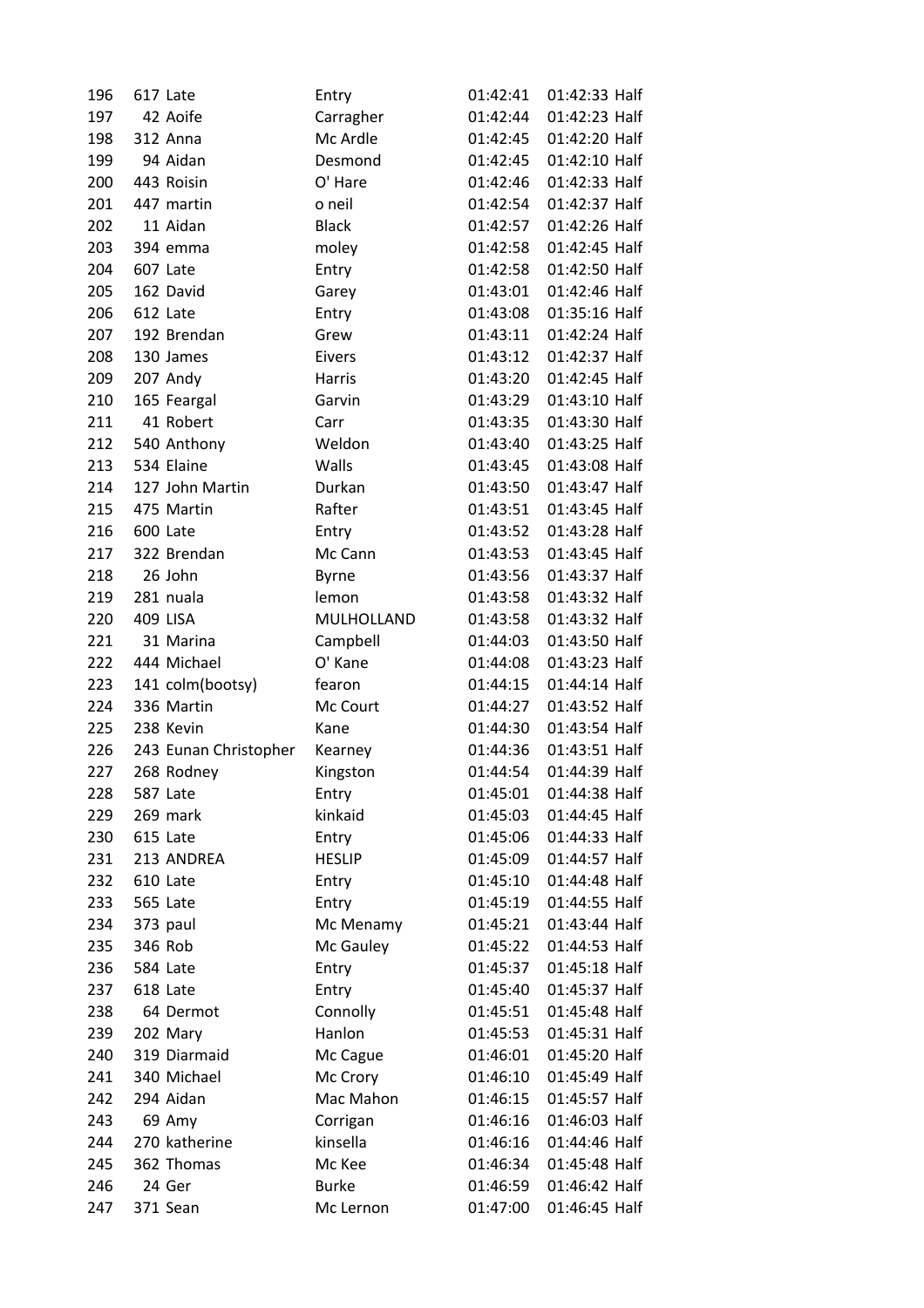| 248 | 168 Dain       | Geoghegan     | 01:47:03 | 01:46:29 Half |  |
|-----|----------------|---------------|----------|---------------|--|
| 249 | 423 Peter      | Murray        | 01:47:05 | 01:46:31 Half |  |
| 250 | 463 stephen    | ohalloran     | 01:47:06 | 01:45:28 Half |  |
| 251 | 266 Bart       | Kindlon       | 01:47:09 | 01:46:50 Half |  |
| 252 | 557 Late       | Entry         | 01:47:10 | 01:46:28 Half |  |
| 253 | 551 gordan     | woulfe        | 01:47:14 | 01:46:56 Half |  |
| 254 | 305 Michael    | Malone        | 01:47:22 | 01:46:51 Half |  |
| 255 | 105 Aidan      | Donnelly      | 01:47:26 | 01:47:07 Half |  |
| 256 | 512 john       | stewart       | 01:47:32 | 01:47:05 Half |  |
| 257 | 182 Alan       | Gordon        | 01:47:39 | 01:47:21 Half |  |
| 258 | 90 Jonathan    | Davis         | 01:47:39 | 01:47:27 Half |  |
| 259 | 299 ADRIAN     | MAGEE         | 01:47:40 | 01:46:53 Half |  |
| 260 | 519 Ryan       | Tate          | 01:47:44 | 01:47:27 Half |  |
| 261 | 176 Stephen    | Gill          | 01:47:51 | 01:47:47 Half |  |
| 262 | 158 Thomas     | Freeman       | 01:47:54 | 01:47:34 Half |  |
| 263 | 67 Marc        | Convery       | 01:47:57 | 01:47:43 Half |  |
| 264 | 119 Richard    | <b>Duffy</b>  | 01:47:58 | 01:47:45 Half |  |
| 265 | 578 Late       | Entry         | 01:48:06 | 01:47:47 Half |  |
| 266 | 421 Edwin      | Murphy        | 01:48:15 | 01:48:12 Half |  |
| 267 | 598 Late       | Entry         | 01:48:24 | 01:48:06 Half |  |
| 268 | 190 John       | Greene        | 01:48:28 | 01:48:04 Half |  |
| 269 | 382 Ciaran     | Mc Sherry     | 01:48:29 | 01:48:24 Half |  |
| 270 | 378 Siobhán    | Mc Namara     | 01:48:35 | 01:47:56 Half |  |
| 271 | 223 Edel       | Hunt          | 01:48:35 | 01:48:01 Half |  |
| 272 | 39 Denise      | Carey         | 01:48:36 | 01:48:33 Half |  |
| 273 | 110 Maree      | Dowling       | 01:48:37 | 01:48:08 Half |  |
| 274 | 107 gerard     | doran         | 01:48:37 | 01:46:29 Half |  |
| 275 | 273 Eva        | Kitchen       | 01:48:43 | 01:48:09 Half |  |
| 276 | 481 linda      | reynolds      | 01:48:47 | 01:48:27 Half |  |
| 277 | 416 Antoinette | Murphy        | 01:48:51 | 01:48:48 Half |  |
| 278 | 220 Charmaine  | Hunt          | 01:48:51 | 01:48:48 Half |  |
| 279 | 70 Mark        | Coughlan      | 01:48:51 | 01:48:16 Half |  |
| 280 | 527 geoff      | Tracey        | 01:48:55 | 01:48:46 Half |  |
| 281 | 233 Brian      | Jennings      | 01:48:56 | 01:48:44 Half |  |
| 282 | 528 Brian      | <b>Tracey</b> | 01:48:56 | 01:48:47 Half |  |
| 283 | 283 Carlos     | Linares       | 01:48:58 | 01:48:16 Half |  |
| 284 | 12 Kate        | Blackwell     | 01:48:59 | 01:48:48 Half |  |
| 285 | 321 Damian     | Mc Cann       | 01:49:00 | 01:48:46 Half |  |
| 286 | 169 Daria      | Gerus         | 01:49:10 | 01:49:04 Half |  |
| 287 | 347 Dominic    | Mc Geown      | 01:49:22 | 01:48:47 Half |  |
| 288 | 575 Late       | Entry         | 01:49:38 | 01:49:20 Half |  |
| 289 | 342 Paul       | Mc Elkerney   | 01:49:39 | 01:49:16 Half |  |
| 290 | 555 Late       | Entry         | 01:49:41 | 01:49:35 Half |  |
| 291 | 553 Lukas      | Zofka         | 01:49:47 | 01:49:08 Half |  |
| 292 | 549 Deane      | Woods         | 01:49:49 | 01:49:33 Half |  |
| 293 | 147 margaret   | Finley        | 01:49:58 | 01:49:54 Half |  |
| 294 | 415 Olive      | Murphy        | 01:49:59 | 01:49:39 Half |  |
| 295 | 326 Cormac     | Mc Caughey    | 01:50:08 | 01:49:29 Half |  |
| 296 | 446 Vincent    | O' Mullane    | 01:50:10 | 01:50:01 Half |  |
| 297 | 242 Eamon      | Keaney        | 01:50:11 | 01:49:49 Half |  |
| 298 | 19 Ciaran      | <b>Briody</b> | 01:50:13 | 01:49:31 Half |  |
| 299 | 395 james      | molloy        | 01:50:15 | 01:48:07 Half |  |
|     |                |               |          |               |  |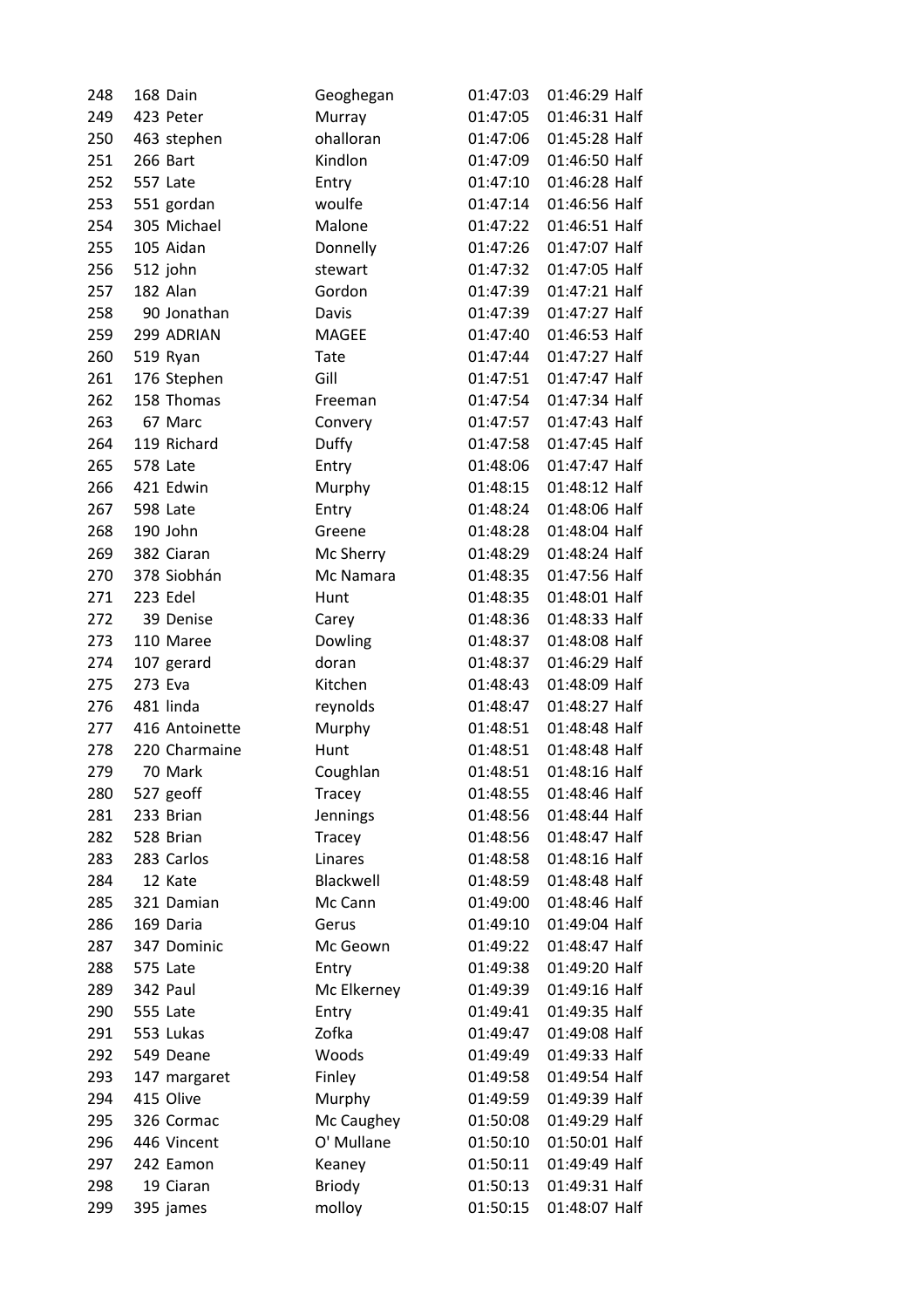| 300 | 430 robert      | nolan          | 01:50:17 | 01:50:10 Half |
|-----|-----------------|----------------|----------|---------------|
| 301 | 307 Fiona       | Manley         | 01:50:21 | 01:49:49 Half |
| 302 | 142 Nessa       | Fee            | 01:50:23 | 01:50:07 Half |
| 303 | 562 Late        | Entry          | 01:50:26 | 01:50:15 Half |
| 304 | 511 Niall       | <b>Stewart</b> | 01:50:27 | 01:49:54 Half |
| 305 | 301 lyndsey     | magowan        | 01:50:28 | 01:49:41 Half |
| 306 | 529 Nigel       | Trainor        | 01:50:32 | 01:50:00 Half |
| 307 | 590 Late        | Entry          | 01:50:32 | 01:50:13 Half |
| 308 | 349 Miceal      | Mc Ginity      | 01:50:33 | 01:50:23 Half |
| 309 | 614 Late        | Entry          | 01:50:37 | 01:50:05 Half |
| 310 | 210 clare       | hearty         | 01:50:43 | 01:50:11 Half |
| 311 | 368 Colin       | Mc Kiernan     | 01:50:44 | 01:50:12 Half |
| 312 | 560 Late        | Entry          | 01:51:04 | 01:50:20 Half |
| 313 | 497 Siobhan     | Shannon        | 01:51:07 | 01:50:36 Half |
| 314 | 515 ivan        | stringer       | 01:51:09 | 01:50:24 Half |
| 315 | 140 Elizabeth   | Fearon         | 01:51:09 | 01:51:00 Half |
| 316 | 252 Mike        | Kelly          | 01:51:22 | 01:51:09 Half |
| 317 | 426 fergal      | mythen         | 01:51:25 | 01:50:48 Half |
| 318 | 310 Karen       | May            | 01:51:31 | 01:51:07 Half |
| 319 | 344 Ali         | Mc Enhill      | 01:51:31 | 01:50:57 Half |
| 320 | 389 peter       | mellotte       | 01:51:47 | 01:51:24 Half |
| 321 | 260 Ursula      | Kiely          | 01:51:47 | 01:51:19 Half |
| 322 | 379 Caoimhe     | Mc Namara      | 01:51:50 | 01:51:42 Half |
| 323 | 325 Lisa        | Mc Carron      | 01:51:53 | 01:51:18 Half |
| 324 | 317 stephen     | Mc Cabe        | 01:52:05 | 01:51:49 Half |
| 325 | 309 Keith       | Martin         | 01:52:11 | 01:46:25 Half |
| 326 | 561 Late        | Entry          | 01:52:16 | 01:51:44 Half |
| 327 | 237 Mieczyslaw  | Jurochnik      | 01:52:19 | 01:52:13 Half |
| 328 | 327 Alan        | Mc Caul        | 01:52:20 | 01:52:13 Half |
| 329 | 201 Cormac      | Hanlon         | 01:52:29 | 01:51:59 Half |
| 330 | 473 Trevor      | Quinn          | 01:52:29 | 01:51:59 Half |
| 331 | 148 Mark        | Fitzgerald     | 01:52:30 | 01:52:13 Half |
| 332 | 334 Edel        | Mc Cooey       | 01:52:34 | 01:46:29 Half |
| 333 | 230 Wendy       | Jennings       | 01:52:36 | 01:52:34 Half |
| 334 | 231 Donald      | Jennings       | 01:52:37 | 01:52:35 Half |
| 335 | 535 Gary        | Walls          | 01:52:50 | 01:52:49 Half |
| 336 | 62 Brian        | Colreavy       | 01:52:50 | 01:52:01 Half |
| 337 | 427 Linda       | Neary          | 01:52:52 | 01:52:23 Half |
| 338 | 478 Eugene      | Reavey         | 01:52:52 | 01:52:44 Half |
| 339 | 104 Paula       | Donaghy        | 01:53:01 | 01:52:17 Half |
| 340 | 239 Dorothy     | Kane           | 01:53:11 | 01:52:42 Half |
| 341 | 279 Fiona       | Lee            | 01:53:11 | 01:52:48 Half |
| 342 | 137 Ruairi      | Farrell        | 01:53:28 | 01:52:43 Half |
| 343 | 114 Eimear      | Doyle          | 01:53:28 | 01:52:44 Half |
| 344 | 402 Dermot      | Morgan         | 01:53:52 | 01:53:26 Half |
| 345 | 146 jarlath     | fields         | 01:53:52 | 01:53:10 Half |
| 346 | 244 Paul        | Keegan         | 01:53:52 | 01:53:09 Half |
| 347 | 27 Orla         | <b>Byrne</b>   | 01:53:58 | 01:53:28 Half |
| 348 | 2 Gr            | Arkins         | 01:53:59 | 01:53:42 Half |
| 349 | <b>566 Late</b> | Entry          | 01:54:03 | 01:53:58 Half |
| 350 | 492 greg        | ryan           | 01:54:11 | 01:53:48 Half |
| 351 | 34 Pat          | Candon         | 01:54:19 | 01:54:04 Half |
|     |                 |                |          |               |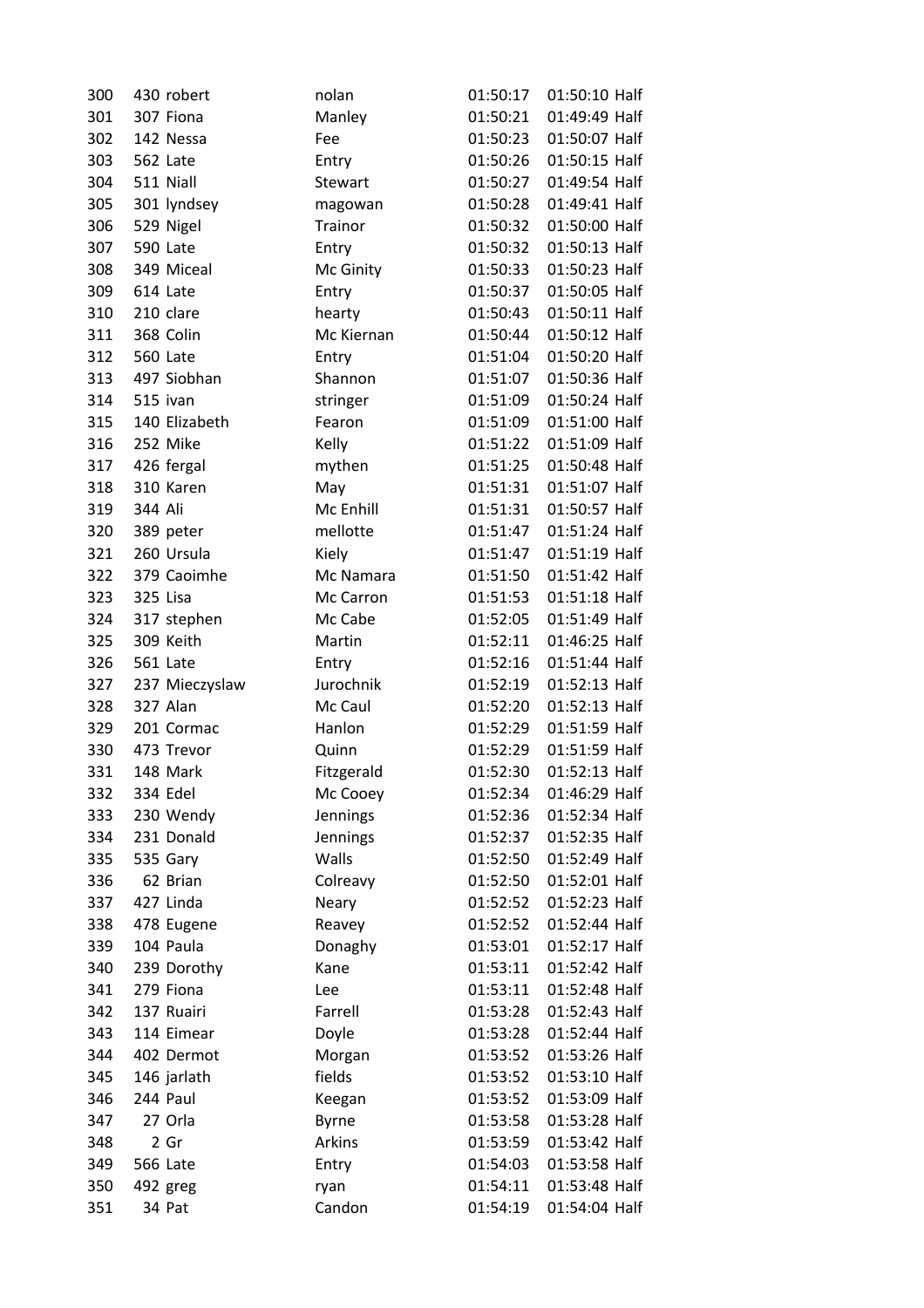| 352 | 10 Michaela          | Bingham        | 01:54:31 | 01:54:11 Half |
|-----|----------------------|----------------|----------|---------------|
| 353 | 106 Arron            | Doran          | 01:54:47 | 01:54:35 Half |
| 354 | 302 Connor           | Maguire        | 01:54:47 | 01:54:35 Half |
| 355 | 601 Late             | Entry          | 01:55:01 | 01:54:51 Half |
| 356 | 214 Jason            | Hobson-Shaw    | 01:55:05 | 01:54:17 Half |
| 357 | 123 Gary             | Dunne          | 01:55:06 | 01:54:17 Half |
| 358 | 153 Damien           | Flynn          | 01:55:07 | 01:55:02 Half |
| 359 | 569 Late             | Entry          | 01:55:07 | 01:55:02 Half |
| 360 | 393 Ronan            | Minnock        | 01:55:09 | 01:54:55 Half |
| 361 | 451 Claire           | O' Reilly      | 01:55:11 | 01:54:36 Half |
| 362 | 483 Karen            | Ritchie        | 01:55:11 | 01:54:53 Half |
| 363 | 616 Late             | Entry          | 01:55:21 | 01:55:15 Half |
| 364 | 159 Joseph           | Gallagher      | 01:55:25 | 01:54:58 Half |
| 365 | 188 Alan             | Gray           | 01:55:28 | 01:54:43 Half |
| 366 | 606 Late             | Entry          | 01:55:57 | 01:55:20 Half |
| 367 | 81 Thomas            | Culleton       | 01:55:58 | 01:55:11 Half |
| 368 | 435 Mícheál          | Ó Broin        | 01:56:01 | 01:55:21 Half |
| 369 | 36 Peter             | Carberry       | 01:56:09 | 01:55:45 Half |
| 370 | 585 Late             | Entry          | 01:56:12 | 01:55:52 Half |
| 371 | 461 Stephen          | <b>OConnor</b> | 01:56:14 | 01:55:47 Half |
| 372 | 203 Sarah            | Hanratty       | 01:56:24 | 01:55:48 Half |
| 373 | 619 Late             | Entry          | 01:56:25 | 01:56:14 Half |
| 374 | 117 John             | Drumm          | 01:56:34 | 01:56:13 Half |
| 375 | 297 Eunan            | Magee          | 01:56:40 | 01:56:09 Half |
| 376 | 55 Martin            | Clarke         | 01:56:41 | 01:56:17 Half |
| 377 | 157 lynn             | fox            | 01:56:43 | 01:56:34 Half |
| 378 | 341 Des              | Mc Donnell     | 01:56:47 | 01:56:26 Half |
| 379 | 356 Grainne          | Mc Grory       | 01:56:52 | 01:56:12 Half |
| 380 | 52 Dara              | Cassidy        | 01:56:52 | 01:56:47 Half |
| 381 | 466 Eileen           | Owens          | 01:56:54 | 01:56:40 Half |
| 382 | 496 Siobhan          | Shannon        | 01:56:58 | 01:56:18 Half |
| 383 | 308 Eimear           | Marron         | 01:57:03 | 01:56:26 Half |
| 384 | 29 Kinga             | <b>Byrne</b>   | 01:57:09 | 01:56:43 Half |
| 385 | 51 Donal             | Cassidy        | 01:57:15 | 01:56:36 Half |
| 386 | 514 Ciara            | Strain         | 01:57:26 | 01:57:06 Half |
| 387 | 589 Late             | Entry          | 01:57:30 | 01:57:10 Half |
| 388 | 367 Shane            | Mc Kevitt      | 01:57:44 | 01:57:38 Half |
| 389 | 588 Late             | Entry          | 01:57:45 | 01:57:21 Half |
| 390 | 49 Paul              | Cassidy        | 01:57:52 | 01:57:24 Half |
| 391 | 116 David            | Drew           | 01:58:00 | 01:57:14 Half |
| 392 | 185 Eilish           | Gormley        | 01:58:02 | 01:57:48 Half |
| 393 | 457 sarah            | o shaughnessy  | 01:58:03 | 01:58:00 Half |
| 394 | 181 Michael          | Gonda          | 01:58:13 | 01:57:35 Half |
| 395 | 198 Kerry            | Hall           | 01:58:17 | 01:58:05 Half |
| 396 | 300 kerri            | magowan        | 01:58:27 | 01:57:40 Half |
| 397 | <b>490 CATHERINE</b> | <b>RYAN</b>    | 01:58:27 | 01:58:12 Half |
| 398 | 68 Barry             | Conway         | 01:58:31 | 01:49:38 Half |
| 399 | 197 Simon            | Hall           | 01:58:49 | 01:58:35 Half |
| 400 | 513 Gerry            | Stewart        | 01:58:59 | 01:58:31 Half |
| 401 | 385 Catherine        | Medlicott      | 01:59:20 | 01:58:49 Half |
| 402 | 381 Laura            | Mc Quaid       | 01:59:20 | 01:58:42 Half |
| 403 | 399 Ronan            | Mooney         | 01:59:23 | 01:59:02 Half |
|     |                      |                |          |               |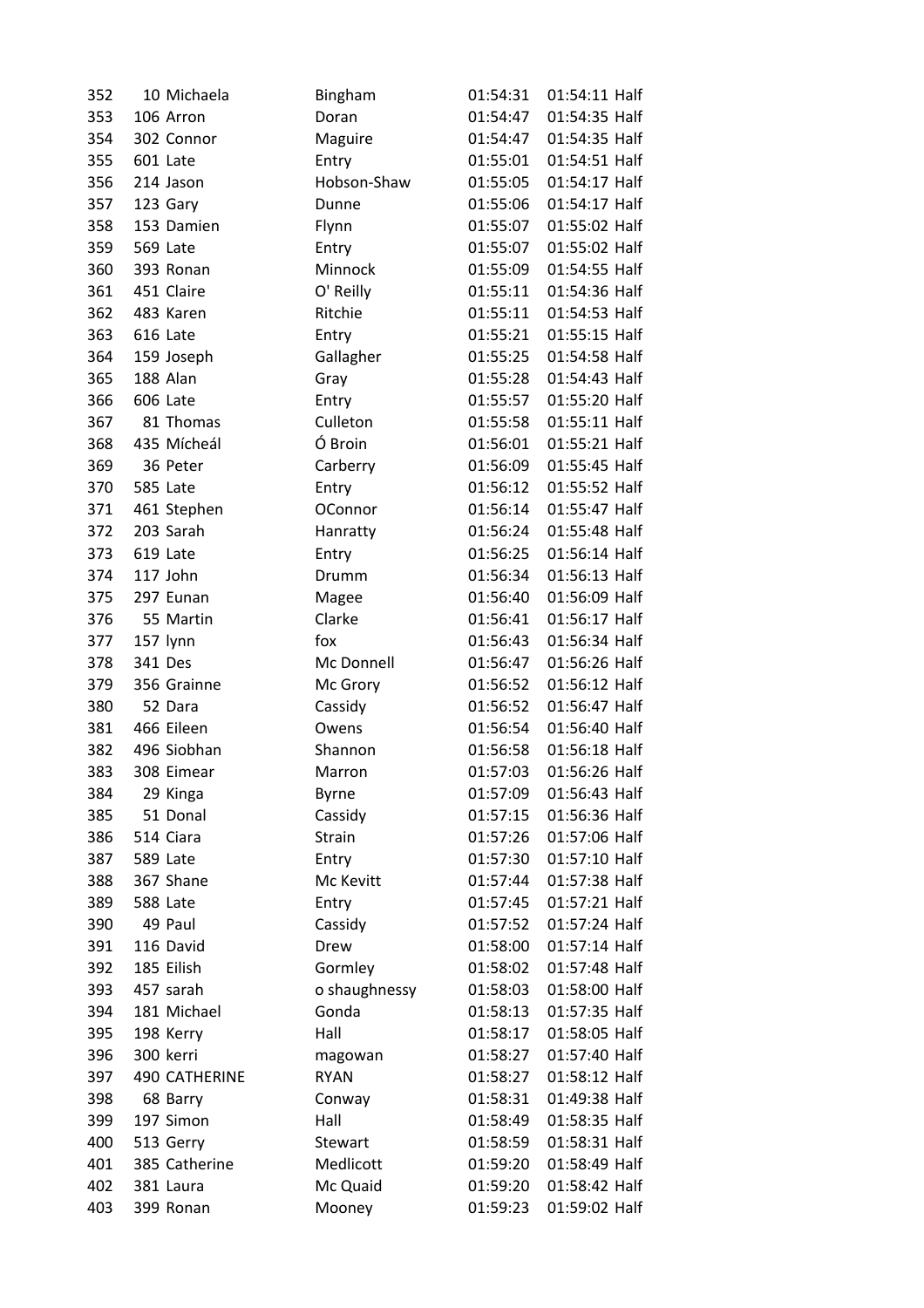| 404 | 38 Paul         | Carey         | 01:59:27 | 01:59:24 Half |  |
|-----|-----------------|---------------|----------|---------------|--|
| 405 | 313 carla       | Mc Ardle      | 01:59:35 | 01:59:09 Half |  |
| 406 | 563 Late        | Entry         | 01:59:49 | 01:59:22 Half |  |
| 407 | 573 Late        | Entry         | 01:59:50 | 01:59:02 Half |  |
| 408 | 469 Ger         | Power         | 01:59:53 | 01:59:04 Half |  |
| 409 | 392 alva        | mills         | 01:59:55 | 01:59:13 Half |  |
| 410 | 85 rose         | curtis        | 01:59:58 | 01:59:23 Half |  |
| 411 | 79 Brendan      | Crosby        | 02:00:00 | 01:59:56 Half |  |
| 412 | 13 Bill         | Boucher       | 02:00:08 | 01:59:27 Half |  |
| 413 | 256 Eileen      | Kennedy       | 02:00:11 | 01:59:44 Half |  |
| 414 | 477 John        | Rawl          | 02:00:44 | 02:00:13 Half |  |
| 415 | 432 Peter       | O Brien       | 02:00:45 | 02:00:05 Half |  |
| 416 | 183 Orla        | Gordon        | 02:00:50 | 02:00:50 Half |  |
| 417 | 86 Anne         | Daly          | 02:01:11 | 02:00:56 Half |  |
| 418 | 48 Edel         | Casey         | 02:01:11 | 02:00:51 Half |  |
| 419 | 152 John        | Flynn         | 02:01:12 | 02:00:31 Half |  |
| 420 | 504 conor       | skelton       | 02:01:15 | 02:00:47 Half |  |
| 421 | 425 Teresa      | Murray        | 02:01:15 | 02:00:45 Half |  |
| 422 | 112 liz         | downey        | 02:01:18 | 02:00:41 Half |  |
| 423 | 509 Emma        | Sothern       | 02:01:33 | 02:00:47 Half |  |
| 424 | 4 Andy          | <b>Barker</b> | 02:01:34 | 02:00:48 Half |  |
| 425 | 171 Audrey      | Gilchrist     | 02:01:37 | 02:01:27 Half |  |
| 426 | 101 Denise      | Doherty       | 02:01:45 | 02:00:59 Half |  |
| 427 | 507 John        | Smyth         | 02:01:54 | 02:01:26 Half |  |
| 428 | 173 marie       | giles         | 02:01:54 | 02:01:25 Half |  |
| 429 | 138 Maggie      | Fearon        | 02:01:59 | 02:01:26 Half |  |
| 430 | 360 David       | Mc Ivor       | 02:01:59 | 02:01:25 Half |  |
| 431 | 124 Kevin       | Dunne         | 02:01:59 | 02:01:34 Half |  |
| 432 | 295 Sinead      | Mac Nally     | 02:02:14 | 02:01:59 Half |  |
| 433 | 498 Audrey      | Shaw          | 02:02:16 | 02:01:33 Half |  |
| 434 | 330 Edward      | Mc Clory      | 02:02:33 | 02:02:33 Half |  |
| 435 | 550 vivienne    | woods         | 02:02:57 | 02:02:35 Half |  |
| 436 | 595 Late        | Entry         | 02:03:11 | 02:03:06 Half |  |
| 437 | 229 Anne        | Jennings      | 02:03:20 | 02:03:18 Half |  |
| 438 | 170 edel        | giblin        | 02:03:21 | 02:03:19 Half |  |
| 439 | 369 Craig       | Mc Kinley     | 02:03:22 | 02:02:44 Half |  |
| 440 | 175 Patrick     | gill          | 02:03:38 | 02:03:13 Half |  |
| 441 | 8 Aaron         | Behzadi       | 02:03:44 | 02:03:15 Half |  |
| 442 | 264 Claire      | Killen        | 02:03:44 | 02:03:15 Half |  |
| 443 | 364 Gareth      | Mc Kenna      | 02:03:54 | 02:03:37 Half |  |
| 444 | 84 Brian        | Curran        | 02:04:32 | 02:03:47 Half |  |
| 445 | 249 James       | Kelly         | 02:04:32 | 02:03:46 Half |  |
| 446 | 552 Joseph      | Young         | 02:04:33 | 02:03:47 Half |  |
| 447 | 494 Stephen     | Scott         | 02:04:35 | 02:03:52 Half |  |
| 448 | 245 Philip      | Keenan        | 02:04:48 | 02:04:46 Half |  |
| 449 | <b>556 Late</b> | Entry         | 02:05:09 | 02:04:35 Half |  |
| 450 | 434 Aoife       | O' Brien      | 02:05:12 | 02:04:47 Half |  |
| 451 | 320 Carol       | Mc Cague      | 02:05:12 | 02:04:49 Half |  |
| 452 | 46 helen        | carvill       | 02:05:20 | 02:04:48 Half |  |
| 453 | 452 Maura       | O' Reilly     | 02:05:22 | 02:04:35 Half |  |
| 454 | 350 Kieran      | Mc Ginley     | 02:05:22 | 02:04:36 Half |  |
| 455 | 345 Anne        | Mc Evoy       | 02:05:43 | 02:05:19 Half |  |
|     |                 |               |          |               |  |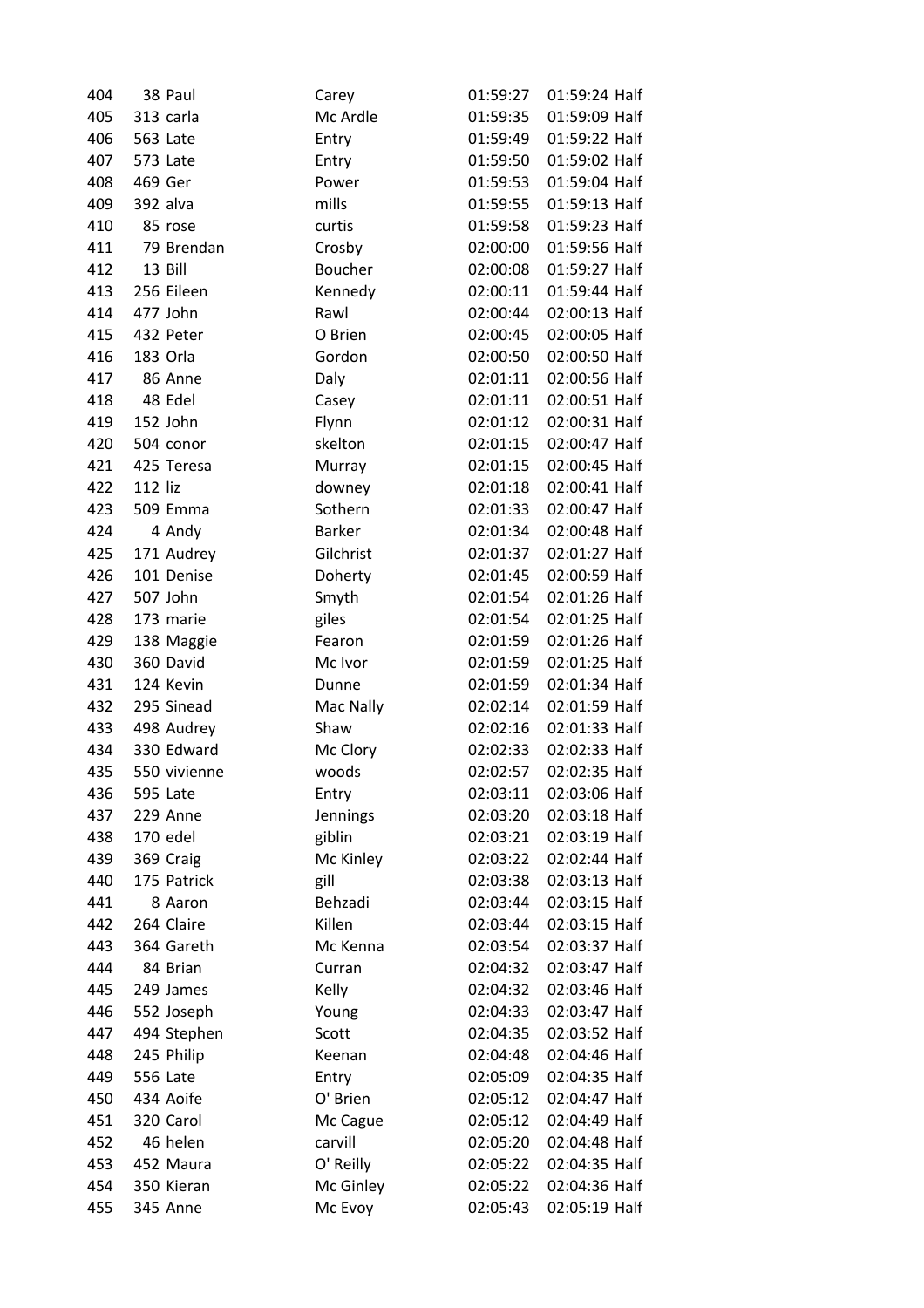| 457<br>02:05:38 Half<br>571 Late<br>02:06:06<br>Entry<br>458<br>167 lorraine<br>geoghegan<br>02:06:18<br>02:05:29 Half<br>459<br>599 Late<br>Entry<br>02:06:32<br>02:06:09 Half<br>460<br>02:06:06 Half<br>285 mandy<br>little<br>02:06:35<br>461<br>516 Diana<br>02:06:41<br>02:06:20 Half<br>Stuart<br>71 Jennifer<br>02:06:05 Half<br>462<br>Counter<br>02:06:47<br>02:06:16 Half<br>463<br>113 Stephen<br>Doyle<br>02:06:54<br>537 Caroline<br>02:06:23 Half<br>464<br>Ward<br>02:06:56<br>331 Elizabeth<br>465<br>Mc Connon<br>02:07:13<br>02:06:35 Half<br>02:07:58<br>02:07:31 Half<br>466<br>358 eilis<br>Mc Guigan<br>467<br>Killeen<br>02:08:09<br>02:07:25 Half<br>263 Ethna<br>02:07:25 Half<br>468<br>killeen<br>02:08:09<br>262 carmel<br>Mc Cracken<br>469<br>338 Conor<br>02:08:26<br>02:08:11 Half<br>02:08:18 Half<br>470<br>376 ronnie<br>Mc Murdie<br>02:08:37<br><b>506 Liam</b><br>02:09:13<br>02:08:34 Half<br>471<br>Smyth<br>282 barbara<br>lenehan<br>02:09:20<br>02:08:35 Half<br>472<br>02:09:06 Half<br>473<br>404 tracy<br>02:09:27<br>moroney<br>577 Late<br>02:09:27<br>02:09:23 Half<br>474<br>Entry<br>02:10:34<br>02:10:03 Half<br>475<br>570 Late<br>Entry<br>293 Colm<br>02:10:47<br>02:10:05 Half<br>476<br>Mac Cormaic<br>02:10:20 Half<br>477<br>286 Javier<br>Lucio-Madorran<br>02:11:03<br>02:11:04<br>02:10:21 Half<br>478<br>533 Johnny<br>Walker<br>O' Coimin<br>02:11:04<br>02:10:22 Half<br>436 Aubrey<br>479<br>480<br>209 Karen<br>02:11:11<br>02:10:34 Half<br>Hartery<br>481<br>363 Rory<br>Mc Keever<br>02:11:57<br>02:11:48 Half<br>401 Niamh<br>482<br>02:12:01<br>02:11:41 Half<br>Mooney<br>Sheehan<br>02:12:10<br>02:12:05 Half<br>483<br>500 Annemarie<br>02:12:26<br>02:12:04 Half<br>484<br>134 joan<br>farnon<br>Devlin<br>485<br>95 Kieran<br>02:12:28<br>02:12:24 Half<br>277 Orla<br>02:12:24 Half<br>486<br>02:12:28<br>Lawson<br>02:12:15 Half<br>487<br>258 Yvonne<br>Kertsch<br>02:12:30<br>02:12:02 Half<br>212 Paula<br>Heavin<br>02:12:34<br>488<br>128 louise<br>02:12:40 Half<br>489<br>02:12:40<br>Dwyer<br>429 Sinead<br>Nolan<br>490<br>02:12:59<br>02:12:50 Half<br>80 Claire<br>Crutchley<br>491<br>02:13:42<br>02:12:53 Half<br>276 Anthony<br>02:13:06 Half<br>492<br>02:13:42<br>Lavery<br>493<br>Gill<br>02:13:44 Half<br>174 Jacqueline<br>02:13:48<br>494<br>597 Late<br>02:14:32<br>02:14:09 Half<br>Entry<br>O' Neill<br>02:14:04 Half<br>495<br>449 Cathy<br>02:14:41<br><b>505 Edel</b><br>Smith<br>02:14:42 Half<br>496<br>02:14:47<br>Duff<br>497<br>118 Gerard<br>02:16:27<br>02:16:00 Half<br>02:15:57 Half<br>498<br>211 Marese<br>Heavin<br>02:16:27<br>02:18:18 Half<br>499<br>576 Late<br>02:18:25<br>Entry<br>500<br>468 Barbara<br>02:18:44<br>02:18:23 Half<br>Porter<br>02:18:42 Half<br>501<br>554 Late<br>02:19:11<br>Entry<br>02:19:02 Half<br>502<br>384 Louise<br>Mc Walter<br>02:19:54<br>Gamble<br>503<br>160 Brendan<br>02:19:55<br>02:19:02 Half<br>02:20:03 Half<br>504<br>602 Late<br>02:20:34<br>Entry<br>02:20:24 Half<br>505<br>603 Late<br>02:20:54<br>Entry<br>Fenton<br>02:02:39 Half<br>506<br>144 Stuart<br>02:21:01<br>507<br>521 Darryl<br><b>Thomas</b><br>02:21:01<br>02:02:42 Half | 456 | 499 cheryl | shaw | 02:05:45 | 02:05:45 Half |
|----------------------------------------------------------------------------------------------------------------------------------------------------------------------------------------------------------------------------------------------------------------------------------------------------------------------------------------------------------------------------------------------------------------------------------------------------------------------------------------------------------------------------------------------------------------------------------------------------------------------------------------------------------------------------------------------------------------------------------------------------------------------------------------------------------------------------------------------------------------------------------------------------------------------------------------------------------------------------------------------------------------------------------------------------------------------------------------------------------------------------------------------------------------------------------------------------------------------------------------------------------------------------------------------------------------------------------------------------------------------------------------------------------------------------------------------------------------------------------------------------------------------------------------------------------------------------------------------------------------------------------------------------------------------------------------------------------------------------------------------------------------------------------------------------------------------------------------------------------------------------------------------------------------------------------------------------------------------------------------------------------------------------------------------------------------------------------------------------------------------------------------------------------------------------------------------------------------------------------------------------------------------------------------------------------------------------------------------------------------------------------------------------------------------------------------------------------------------------------------------------------------------------------------------------------------------------------------------------------------------------------------------------------------------------------------------------------------------------------------------------------------------------------------------------------------------------------------------------------------------------------------------------------------------------------------------------------------------------------------------------------------------------------------------------------------------------------------------------------------------------------------------------------------------------------------------------------------|-----|------------|------|----------|---------------|
|                                                                                                                                                                                                                                                                                                                                                                                                                                                                                                                                                                                                                                                                                                                                                                                                                                                                                                                                                                                                                                                                                                                                                                                                                                                                                                                                                                                                                                                                                                                                                                                                                                                                                                                                                                                                                                                                                                                                                                                                                                                                                                                                                                                                                                                                                                                                                                                                                                                                                                                                                                                                                                                                                                                                                                                                                                                                                                                                                                                                                                                                                                                                                                                                                |     |            |      |          |               |
|                                                                                                                                                                                                                                                                                                                                                                                                                                                                                                                                                                                                                                                                                                                                                                                                                                                                                                                                                                                                                                                                                                                                                                                                                                                                                                                                                                                                                                                                                                                                                                                                                                                                                                                                                                                                                                                                                                                                                                                                                                                                                                                                                                                                                                                                                                                                                                                                                                                                                                                                                                                                                                                                                                                                                                                                                                                                                                                                                                                                                                                                                                                                                                                                                |     |            |      |          |               |
|                                                                                                                                                                                                                                                                                                                                                                                                                                                                                                                                                                                                                                                                                                                                                                                                                                                                                                                                                                                                                                                                                                                                                                                                                                                                                                                                                                                                                                                                                                                                                                                                                                                                                                                                                                                                                                                                                                                                                                                                                                                                                                                                                                                                                                                                                                                                                                                                                                                                                                                                                                                                                                                                                                                                                                                                                                                                                                                                                                                                                                                                                                                                                                                                                |     |            |      |          |               |
|                                                                                                                                                                                                                                                                                                                                                                                                                                                                                                                                                                                                                                                                                                                                                                                                                                                                                                                                                                                                                                                                                                                                                                                                                                                                                                                                                                                                                                                                                                                                                                                                                                                                                                                                                                                                                                                                                                                                                                                                                                                                                                                                                                                                                                                                                                                                                                                                                                                                                                                                                                                                                                                                                                                                                                                                                                                                                                                                                                                                                                                                                                                                                                                                                |     |            |      |          |               |
|                                                                                                                                                                                                                                                                                                                                                                                                                                                                                                                                                                                                                                                                                                                                                                                                                                                                                                                                                                                                                                                                                                                                                                                                                                                                                                                                                                                                                                                                                                                                                                                                                                                                                                                                                                                                                                                                                                                                                                                                                                                                                                                                                                                                                                                                                                                                                                                                                                                                                                                                                                                                                                                                                                                                                                                                                                                                                                                                                                                                                                                                                                                                                                                                                |     |            |      |          |               |
|                                                                                                                                                                                                                                                                                                                                                                                                                                                                                                                                                                                                                                                                                                                                                                                                                                                                                                                                                                                                                                                                                                                                                                                                                                                                                                                                                                                                                                                                                                                                                                                                                                                                                                                                                                                                                                                                                                                                                                                                                                                                                                                                                                                                                                                                                                                                                                                                                                                                                                                                                                                                                                                                                                                                                                                                                                                                                                                                                                                                                                                                                                                                                                                                                |     |            |      |          |               |
|                                                                                                                                                                                                                                                                                                                                                                                                                                                                                                                                                                                                                                                                                                                                                                                                                                                                                                                                                                                                                                                                                                                                                                                                                                                                                                                                                                                                                                                                                                                                                                                                                                                                                                                                                                                                                                                                                                                                                                                                                                                                                                                                                                                                                                                                                                                                                                                                                                                                                                                                                                                                                                                                                                                                                                                                                                                                                                                                                                                                                                                                                                                                                                                                                |     |            |      |          |               |
|                                                                                                                                                                                                                                                                                                                                                                                                                                                                                                                                                                                                                                                                                                                                                                                                                                                                                                                                                                                                                                                                                                                                                                                                                                                                                                                                                                                                                                                                                                                                                                                                                                                                                                                                                                                                                                                                                                                                                                                                                                                                                                                                                                                                                                                                                                                                                                                                                                                                                                                                                                                                                                                                                                                                                                                                                                                                                                                                                                                                                                                                                                                                                                                                                |     |            |      |          |               |
|                                                                                                                                                                                                                                                                                                                                                                                                                                                                                                                                                                                                                                                                                                                                                                                                                                                                                                                                                                                                                                                                                                                                                                                                                                                                                                                                                                                                                                                                                                                                                                                                                                                                                                                                                                                                                                                                                                                                                                                                                                                                                                                                                                                                                                                                                                                                                                                                                                                                                                                                                                                                                                                                                                                                                                                                                                                                                                                                                                                                                                                                                                                                                                                                                |     |            |      |          |               |
|                                                                                                                                                                                                                                                                                                                                                                                                                                                                                                                                                                                                                                                                                                                                                                                                                                                                                                                                                                                                                                                                                                                                                                                                                                                                                                                                                                                                                                                                                                                                                                                                                                                                                                                                                                                                                                                                                                                                                                                                                                                                                                                                                                                                                                                                                                                                                                                                                                                                                                                                                                                                                                                                                                                                                                                                                                                                                                                                                                                                                                                                                                                                                                                                                |     |            |      |          |               |
|                                                                                                                                                                                                                                                                                                                                                                                                                                                                                                                                                                                                                                                                                                                                                                                                                                                                                                                                                                                                                                                                                                                                                                                                                                                                                                                                                                                                                                                                                                                                                                                                                                                                                                                                                                                                                                                                                                                                                                                                                                                                                                                                                                                                                                                                                                                                                                                                                                                                                                                                                                                                                                                                                                                                                                                                                                                                                                                                                                                                                                                                                                                                                                                                                |     |            |      |          |               |
|                                                                                                                                                                                                                                                                                                                                                                                                                                                                                                                                                                                                                                                                                                                                                                                                                                                                                                                                                                                                                                                                                                                                                                                                                                                                                                                                                                                                                                                                                                                                                                                                                                                                                                                                                                                                                                                                                                                                                                                                                                                                                                                                                                                                                                                                                                                                                                                                                                                                                                                                                                                                                                                                                                                                                                                                                                                                                                                                                                                                                                                                                                                                                                                                                |     |            |      |          |               |
|                                                                                                                                                                                                                                                                                                                                                                                                                                                                                                                                                                                                                                                                                                                                                                                                                                                                                                                                                                                                                                                                                                                                                                                                                                                                                                                                                                                                                                                                                                                                                                                                                                                                                                                                                                                                                                                                                                                                                                                                                                                                                                                                                                                                                                                                                                                                                                                                                                                                                                                                                                                                                                                                                                                                                                                                                                                                                                                                                                                                                                                                                                                                                                                                                |     |            |      |          |               |
|                                                                                                                                                                                                                                                                                                                                                                                                                                                                                                                                                                                                                                                                                                                                                                                                                                                                                                                                                                                                                                                                                                                                                                                                                                                                                                                                                                                                                                                                                                                                                                                                                                                                                                                                                                                                                                                                                                                                                                                                                                                                                                                                                                                                                                                                                                                                                                                                                                                                                                                                                                                                                                                                                                                                                                                                                                                                                                                                                                                                                                                                                                                                                                                                                |     |            |      |          |               |
|                                                                                                                                                                                                                                                                                                                                                                                                                                                                                                                                                                                                                                                                                                                                                                                                                                                                                                                                                                                                                                                                                                                                                                                                                                                                                                                                                                                                                                                                                                                                                                                                                                                                                                                                                                                                                                                                                                                                                                                                                                                                                                                                                                                                                                                                                                                                                                                                                                                                                                                                                                                                                                                                                                                                                                                                                                                                                                                                                                                                                                                                                                                                                                                                                |     |            |      |          |               |
|                                                                                                                                                                                                                                                                                                                                                                                                                                                                                                                                                                                                                                                                                                                                                                                                                                                                                                                                                                                                                                                                                                                                                                                                                                                                                                                                                                                                                                                                                                                                                                                                                                                                                                                                                                                                                                                                                                                                                                                                                                                                                                                                                                                                                                                                                                                                                                                                                                                                                                                                                                                                                                                                                                                                                                                                                                                                                                                                                                                                                                                                                                                                                                                                                |     |            |      |          |               |
|                                                                                                                                                                                                                                                                                                                                                                                                                                                                                                                                                                                                                                                                                                                                                                                                                                                                                                                                                                                                                                                                                                                                                                                                                                                                                                                                                                                                                                                                                                                                                                                                                                                                                                                                                                                                                                                                                                                                                                                                                                                                                                                                                                                                                                                                                                                                                                                                                                                                                                                                                                                                                                                                                                                                                                                                                                                                                                                                                                                                                                                                                                                                                                                                                |     |            |      |          |               |
|                                                                                                                                                                                                                                                                                                                                                                                                                                                                                                                                                                                                                                                                                                                                                                                                                                                                                                                                                                                                                                                                                                                                                                                                                                                                                                                                                                                                                                                                                                                                                                                                                                                                                                                                                                                                                                                                                                                                                                                                                                                                                                                                                                                                                                                                                                                                                                                                                                                                                                                                                                                                                                                                                                                                                                                                                                                                                                                                                                                                                                                                                                                                                                                                                |     |            |      |          |               |
|                                                                                                                                                                                                                                                                                                                                                                                                                                                                                                                                                                                                                                                                                                                                                                                                                                                                                                                                                                                                                                                                                                                                                                                                                                                                                                                                                                                                                                                                                                                                                                                                                                                                                                                                                                                                                                                                                                                                                                                                                                                                                                                                                                                                                                                                                                                                                                                                                                                                                                                                                                                                                                                                                                                                                                                                                                                                                                                                                                                                                                                                                                                                                                                                                |     |            |      |          |               |
|                                                                                                                                                                                                                                                                                                                                                                                                                                                                                                                                                                                                                                                                                                                                                                                                                                                                                                                                                                                                                                                                                                                                                                                                                                                                                                                                                                                                                                                                                                                                                                                                                                                                                                                                                                                                                                                                                                                                                                                                                                                                                                                                                                                                                                                                                                                                                                                                                                                                                                                                                                                                                                                                                                                                                                                                                                                                                                                                                                                                                                                                                                                                                                                                                |     |            |      |          |               |
|                                                                                                                                                                                                                                                                                                                                                                                                                                                                                                                                                                                                                                                                                                                                                                                                                                                                                                                                                                                                                                                                                                                                                                                                                                                                                                                                                                                                                                                                                                                                                                                                                                                                                                                                                                                                                                                                                                                                                                                                                                                                                                                                                                                                                                                                                                                                                                                                                                                                                                                                                                                                                                                                                                                                                                                                                                                                                                                                                                                                                                                                                                                                                                                                                |     |            |      |          |               |
|                                                                                                                                                                                                                                                                                                                                                                                                                                                                                                                                                                                                                                                                                                                                                                                                                                                                                                                                                                                                                                                                                                                                                                                                                                                                                                                                                                                                                                                                                                                                                                                                                                                                                                                                                                                                                                                                                                                                                                                                                                                                                                                                                                                                                                                                                                                                                                                                                                                                                                                                                                                                                                                                                                                                                                                                                                                                                                                                                                                                                                                                                                                                                                                                                |     |            |      |          |               |
|                                                                                                                                                                                                                                                                                                                                                                                                                                                                                                                                                                                                                                                                                                                                                                                                                                                                                                                                                                                                                                                                                                                                                                                                                                                                                                                                                                                                                                                                                                                                                                                                                                                                                                                                                                                                                                                                                                                                                                                                                                                                                                                                                                                                                                                                                                                                                                                                                                                                                                                                                                                                                                                                                                                                                                                                                                                                                                                                                                                                                                                                                                                                                                                                                |     |            |      |          |               |
|                                                                                                                                                                                                                                                                                                                                                                                                                                                                                                                                                                                                                                                                                                                                                                                                                                                                                                                                                                                                                                                                                                                                                                                                                                                                                                                                                                                                                                                                                                                                                                                                                                                                                                                                                                                                                                                                                                                                                                                                                                                                                                                                                                                                                                                                                                                                                                                                                                                                                                                                                                                                                                                                                                                                                                                                                                                                                                                                                                                                                                                                                                                                                                                                                |     |            |      |          |               |
|                                                                                                                                                                                                                                                                                                                                                                                                                                                                                                                                                                                                                                                                                                                                                                                                                                                                                                                                                                                                                                                                                                                                                                                                                                                                                                                                                                                                                                                                                                                                                                                                                                                                                                                                                                                                                                                                                                                                                                                                                                                                                                                                                                                                                                                                                                                                                                                                                                                                                                                                                                                                                                                                                                                                                                                                                                                                                                                                                                                                                                                                                                                                                                                                                |     |            |      |          |               |
|                                                                                                                                                                                                                                                                                                                                                                                                                                                                                                                                                                                                                                                                                                                                                                                                                                                                                                                                                                                                                                                                                                                                                                                                                                                                                                                                                                                                                                                                                                                                                                                                                                                                                                                                                                                                                                                                                                                                                                                                                                                                                                                                                                                                                                                                                                                                                                                                                                                                                                                                                                                                                                                                                                                                                                                                                                                                                                                                                                                                                                                                                                                                                                                                                |     |            |      |          |               |
|                                                                                                                                                                                                                                                                                                                                                                                                                                                                                                                                                                                                                                                                                                                                                                                                                                                                                                                                                                                                                                                                                                                                                                                                                                                                                                                                                                                                                                                                                                                                                                                                                                                                                                                                                                                                                                                                                                                                                                                                                                                                                                                                                                                                                                                                                                                                                                                                                                                                                                                                                                                                                                                                                                                                                                                                                                                                                                                                                                                                                                                                                                                                                                                                                |     |            |      |          |               |
|                                                                                                                                                                                                                                                                                                                                                                                                                                                                                                                                                                                                                                                                                                                                                                                                                                                                                                                                                                                                                                                                                                                                                                                                                                                                                                                                                                                                                                                                                                                                                                                                                                                                                                                                                                                                                                                                                                                                                                                                                                                                                                                                                                                                                                                                                                                                                                                                                                                                                                                                                                                                                                                                                                                                                                                                                                                                                                                                                                                                                                                                                                                                                                                                                |     |            |      |          |               |
|                                                                                                                                                                                                                                                                                                                                                                                                                                                                                                                                                                                                                                                                                                                                                                                                                                                                                                                                                                                                                                                                                                                                                                                                                                                                                                                                                                                                                                                                                                                                                                                                                                                                                                                                                                                                                                                                                                                                                                                                                                                                                                                                                                                                                                                                                                                                                                                                                                                                                                                                                                                                                                                                                                                                                                                                                                                                                                                                                                                                                                                                                                                                                                                                                |     |            |      |          |               |
|                                                                                                                                                                                                                                                                                                                                                                                                                                                                                                                                                                                                                                                                                                                                                                                                                                                                                                                                                                                                                                                                                                                                                                                                                                                                                                                                                                                                                                                                                                                                                                                                                                                                                                                                                                                                                                                                                                                                                                                                                                                                                                                                                                                                                                                                                                                                                                                                                                                                                                                                                                                                                                                                                                                                                                                                                                                                                                                                                                                                                                                                                                                                                                                                                |     |            |      |          |               |
|                                                                                                                                                                                                                                                                                                                                                                                                                                                                                                                                                                                                                                                                                                                                                                                                                                                                                                                                                                                                                                                                                                                                                                                                                                                                                                                                                                                                                                                                                                                                                                                                                                                                                                                                                                                                                                                                                                                                                                                                                                                                                                                                                                                                                                                                                                                                                                                                                                                                                                                                                                                                                                                                                                                                                                                                                                                                                                                                                                                                                                                                                                                                                                                                                |     |            |      |          |               |
|                                                                                                                                                                                                                                                                                                                                                                                                                                                                                                                                                                                                                                                                                                                                                                                                                                                                                                                                                                                                                                                                                                                                                                                                                                                                                                                                                                                                                                                                                                                                                                                                                                                                                                                                                                                                                                                                                                                                                                                                                                                                                                                                                                                                                                                                                                                                                                                                                                                                                                                                                                                                                                                                                                                                                                                                                                                                                                                                                                                                                                                                                                                                                                                                                |     |            |      |          |               |
|                                                                                                                                                                                                                                                                                                                                                                                                                                                                                                                                                                                                                                                                                                                                                                                                                                                                                                                                                                                                                                                                                                                                                                                                                                                                                                                                                                                                                                                                                                                                                                                                                                                                                                                                                                                                                                                                                                                                                                                                                                                                                                                                                                                                                                                                                                                                                                                                                                                                                                                                                                                                                                                                                                                                                                                                                                                                                                                                                                                                                                                                                                                                                                                                                |     |            |      |          |               |
|                                                                                                                                                                                                                                                                                                                                                                                                                                                                                                                                                                                                                                                                                                                                                                                                                                                                                                                                                                                                                                                                                                                                                                                                                                                                                                                                                                                                                                                                                                                                                                                                                                                                                                                                                                                                                                                                                                                                                                                                                                                                                                                                                                                                                                                                                                                                                                                                                                                                                                                                                                                                                                                                                                                                                                                                                                                                                                                                                                                                                                                                                                                                                                                                                |     |            |      |          |               |
|                                                                                                                                                                                                                                                                                                                                                                                                                                                                                                                                                                                                                                                                                                                                                                                                                                                                                                                                                                                                                                                                                                                                                                                                                                                                                                                                                                                                                                                                                                                                                                                                                                                                                                                                                                                                                                                                                                                                                                                                                                                                                                                                                                                                                                                                                                                                                                                                                                                                                                                                                                                                                                                                                                                                                                                                                                                                                                                                                                                                                                                                                                                                                                                                                |     |            |      |          |               |
|                                                                                                                                                                                                                                                                                                                                                                                                                                                                                                                                                                                                                                                                                                                                                                                                                                                                                                                                                                                                                                                                                                                                                                                                                                                                                                                                                                                                                                                                                                                                                                                                                                                                                                                                                                                                                                                                                                                                                                                                                                                                                                                                                                                                                                                                                                                                                                                                                                                                                                                                                                                                                                                                                                                                                                                                                                                                                                                                                                                                                                                                                                                                                                                                                |     |            |      |          |               |
|                                                                                                                                                                                                                                                                                                                                                                                                                                                                                                                                                                                                                                                                                                                                                                                                                                                                                                                                                                                                                                                                                                                                                                                                                                                                                                                                                                                                                                                                                                                                                                                                                                                                                                                                                                                                                                                                                                                                                                                                                                                                                                                                                                                                                                                                                                                                                                                                                                                                                                                                                                                                                                                                                                                                                                                                                                                                                                                                                                                                                                                                                                                                                                                                                |     |            |      |          |               |
|                                                                                                                                                                                                                                                                                                                                                                                                                                                                                                                                                                                                                                                                                                                                                                                                                                                                                                                                                                                                                                                                                                                                                                                                                                                                                                                                                                                                                                                                                                                                                                                                                                                                                                                                                                                                                                                                                                                                                                                                                                                                                                                                                                                                                                                                                                                                                                                                                                                                                                                                                                                                                                                                                                                                                                                                                                                                                                                                                                                                                                                                                                                                                                                                                |     |            |      |          |               |
|                                                                                                                                                                                                                                                                                                                                                                                                                                                                                                                                                                                                                                                                                                                                                                                                                                                                                                                                                                                                                                                                                                                                                                                                                                                                                                                                                                                                                                                                                                                                                                                                                                                                                                                                                                                                                                                                                                                                                                                                                                                                                                                                                                                                                                                                                                                                                                                                                                                                                                                                                                                                                                                                                                                                                                                                                                                                                                                                                                                                                                                                                                                                                                                                                |     |            |      |          |               |
|                                                                                                                                                                                                                                                                                                                                                                                                                                                                                                                                                                                                                                                                                                                                                                                                                                                                                                                                                                                                                                                                                                                                                                                                                                                                                                                                                                                                                                                                                                                                                                                                                                                                                                                                                                                                                                                                                                                                                                                                                                                                                                                                                                                                                                                                                                                                                                                                                                                                                                                                                                                                                                                                                                                                                                                                                                                                                                                                                                                                                                                                                                                                                                                                                |     |            |      |          |               |
|                                                                                                                                                                                                                                                                                                                                                                                                                                                                                                                                                                                                                                                                                                                                                                                                                                                                                                                                                                                                                                                                                                                                                                                                                                                                                                                                                                                                                                                                                                                                                                                                                                                                                                                                                                                                                                                                                                                                                                                                                                                                                                                                                                                                                                                                                                                                                                                                                                                                                                                                                                                                                                                                                                                                                                                                                                                                                                                                                                                                                                                                                                                                                                                                                |     |            |      |          |               |
|                                                                                                                                                                                                                                                                                                                                                                                                                                                                                                                                                                                                                                                                                                                                                                                                                                                                                                                                                                                                                                                                                                                                                                                                                                                                                                                                                                                                                                                                                                                                                                                                                                                                                                                                                                                                                                                                                                                                                                                                                                                                                                                                                                                                                                                                                                                                                                                                                                                                                                                                                                                                                                                                                                                                                                                                                                                                                                                                                                                                                                                                                                                                                                                                                |     |            |      |          |               |
|                                                                                                                                                                                                                                                                                                                                                                                                                                                                                                                                                                                                                                                                                                                                                                                                                                                                                                                                                                                                                                                                                                                                                                                                                                                                                                                                                                                                                                                                                                                                                                                                                                                                                                                                                                                                                                                                                                                                                                                                                                                                                                                                                                                                                                                                                                                                                                                                                                                                                                                                                                                                                                                                                                                                                                                                                                                                                                                                                                                                                                                                                                                                                                                                                |     |            |      |          |               |
|                                                                                                                                                                                                                                                                                                                                                                                                                                                                                                                                                                                                                                                                                                                                                                                                                                                                                                                                                                                                                                                                                                                                                                                                                                                                                                                                                                                                                                                                                                                                                                                                                                                                                                                                                                                                                                                                                                                                                                                                                                                                                                                                                                                                                                                                                                                                                                                                                                                                                                                                                                                                                                                                                                                                                                                                                                                                                                                                                                                                                                                                                                                                                                                                                |     |            |      |          |               |
|                                                                                                                                                                                                                                                                                                                                                                                                                                                                                                                                                                                                                                                                                                                                                                                                                                                                                                                                                                                                                                                                                                                                                                                                                                                                                                                                                                                                                                                                                                                                                                                                                                                                                                                                                                                                                                                                                                                                                                                                                                                                                                                                                                                                                                                                                                                                                                                                                                                                                                                                                                                                                                                                                                                                                                                                                                                                                                                                                                                                                                                                                                                                                                                                                |     |            |      |          |               |
|                                                                                                                                                                                                                                                                                                                                                                                                                                                                                                                                                                                                                                                                                                                                                                                                                                                                                                                                                                                                                                                                                                                                                                                                                                                                                                                                                                                                                                                                                                                                                                                                                                                                                                                                                                                                                                                                                                                                                                                                                                                                                                                                                                                                                                                                                                                                                                                                                                                                                                                                                                                                                                                                                                                                                                                                                                                                                                                                                                                                                                                                                                                                                                                                                |     |            |      |          |               |
|                                                                                                                                                                                                                                                                                                                                                                                                                                                                                                                                                                                                                                                                                                                                                                                                                                                                                                                                                                                                                                                                                                                                                                                                                                                                                                                                                                                                                                                                                                                                                                                                                                                                                                                                                                                                                                                                                                                                                                                                                                                                                                                                                                                                                                                                                                                                                                                                                                                                                                                                                                                                                                                                                                                                                                                                                                                                                                                                                                                                                                                                                                                                                                                                                |     |            |      |          |               |
|                                                                                                                                                                                                                                                                                                                                                                                                                                                                                                                                                                                                                                                                                                                                                                                                                                                                                                                                                                                                                                                                                                                                                                                                                                                                                                                                                                                                                                                                                                                                                                                                                                                                                                                                                                                                                                                                                                                                                                                                                                                                                                                                                                                                                                                                                                                                                                                                                                                                                                                                                                                                                                                                                                                                                                                                                                                                                                                                                                                                                                                                                                                                                                                                                |     |            |      |          |               |
|                                                                                                                                                                                                                                                                                                                                                                                                                                                                                                                                                                                                                                                                                                                                                                                                                                                                                                                                                                                                                                                                                                                                                                                                                                                                                                                                                                                                                                                                                                                                                                                                                                                                                                                                                                                                                                                                                                                                                                                                                                                                                                                                                                                                                                                                                                                                                                                                                                                                                                                                                                                                                                                                                                                                                                                                                                                                                                                                                                                                                                                                                                                                                                                                                |     |            |      |          |               |
|                                                                                                                                                                                                                                                                                                                                                                                                                                                                                                                                                                                                                                                                                                                                                                                                                                                                                                                                                                                                                                                                                                                                                                                                                                                                                                                                                                                                                                                                                                                                                                                                                                                                                                                                                                                                                                                                                                                                                                                                                                                                                                                                                                                                                                                                                                                                                                                                                                                                                                                                                                                                                                                                                                                                                                                                                                                                                                                                                                                                                                                                                                                                                                                                                |     |            |      |          |               |
|                                                                                                                                                                                                                                                                                                                                                                                                                                                                                                                                                                                                                                                                                                                                                                                                                                                                                                                                                                                                                                                                                                                                                                                                                                                                                                                                                                                                                                                                                                                                                                                                                                                                                                                                                                                                                                                                                                                                                                                                                                                                                                                                                                                                                                                                                                                                                                                                                                                                                                                                                                                                                                                                                                                                                                                                                                                                                                                                                                                                                                                                                                                                                                                                                |     |            |      |          |               |